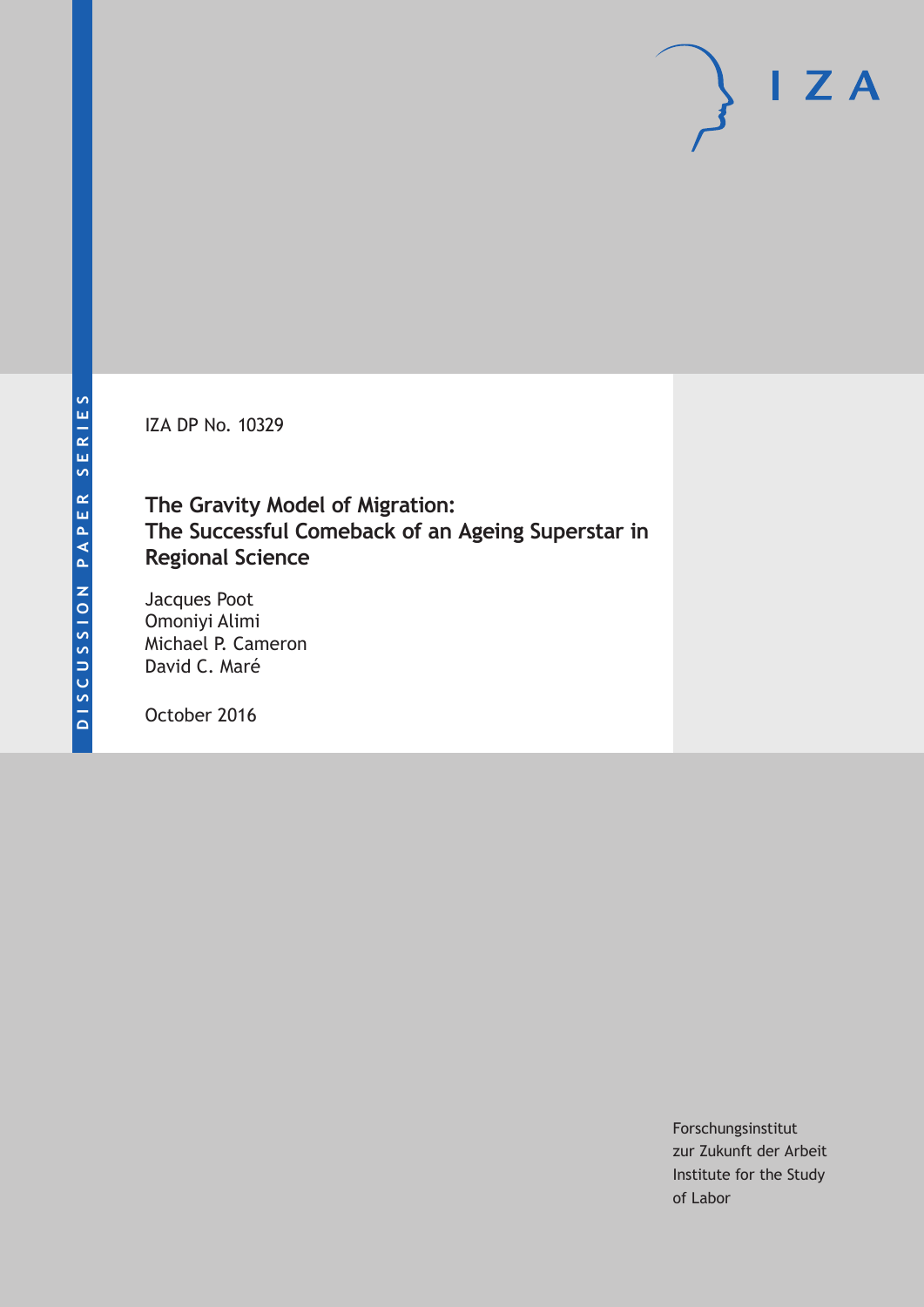# **The Gravity Model of Migration: The Successful Comeback of an Ageing Superstar in Regional Science**

### **Jacques Poot**

*University of Waikato and IZA* 

### **Omoniyi Alimi**

*University of Waikato* 

### **Michael P. Cameron**

*University of Waikato*

### **David C. Maré**

*Motu Economic and Public Policy Research and IZA* 

### Discussion Paper No. 10329 October 2016

IZA

P.O. Box 7240 53072 Bonn Germany

Phone: +49-228-3894-0 Fax: +49-228-3894-180 E-mail: iza@iza.org

Any opinions expressed here are those of the author(s) and not those of IZA. Research published in this series may include views on policy, but the institute itself takes no institutional policy positions. The IZA research network is committed to the IZA Guiding Principles of Research Integrity.

The Institute for the Study of Labor (IZA) in Bonn is a local and virtual international research center and a place of communication between science, politics and business. IZA is an independent nonprofit organization supported by Deutsche Post Foundation. The center is associated with the University of Bonn and offers a stimulating research environment through its international network, workshops and conferences, data service, project support, research visits and doctoral program. IZA engages in (i) original and internationally competitive research in all fields of labor economics, (ii) development of policy concepts, and (iii) dissemination of research results and concepts to the interested public.

IZA Discussion Papers often represent preliminary work and are circulated to encourage discussion. Citation of such a paper should account for its provisional character. A revised version may be available directly from the author.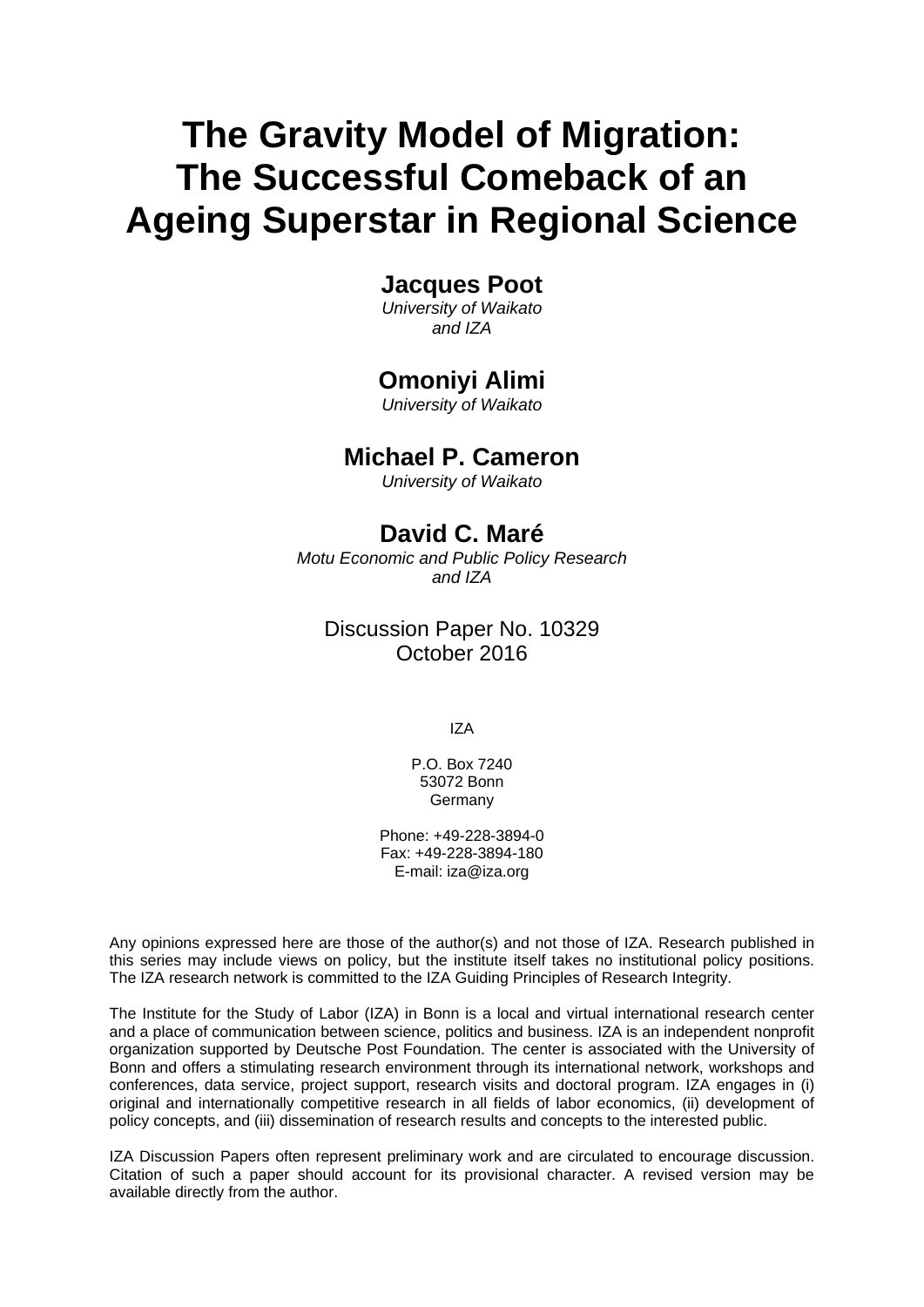IZA Discussion Paper No. 10329 October 2016

# **ABSTRACT**

### **The Gravity Model of Migration: The Successful Comeback of an Ageing Superstar in Regional Science\***

For at least half a century, and building on observations first made a century earlier, the gravity model has been the most commonly‐used paradigm for understanding gross migration flows between regions. This model owes its success to, firstly, its intuitive consistency with migration theories; secondly, ease of estimation in its simplest form; and, thirdly, goodness of fit in most applications. While fitting gravity models of aggregate migration flows started taking backstage to microdata analysis in the 1980s, a recent comeback has resulted from increasing applications to international migration and from the emergence of statistical theories appropriate for studying spatial interaction. In this paper we review the status quo and argue for greater integration of internal and international migration modelling. Additionally we revisit the issues of parameter stability and distance deterrence measurement by means of a New Zealand case study. We argue that gravity modelling of migration has a promising future in a multi-regional stochastic population projection system – an area in which the model has been to date surprisingly underutilised. We conclude with outlining current challenges and opportunities in this field.

JEL Classification: F22, J61, R23

Keywords: gravity model, internal migration, international migration, population projection

Corresponding author:

Jacques Poot National Institute of Demographic and Economic Analysis University of Waikato Private Bag 3105 **Hamilton** New Zealand E-mail: jpoot@waikato.ac.nz

 $\overline{\phantom{a}}$ \* This is a draft of an invited paper forthcoming in *Investigaciones Regionales / Journal of Regional Research*. This study has been supported by the 2012‐2014 Nga Tangata Oho Mairangi project, funded by Ministry of Business Innovation and Employment grant CONT‐29661‐HASTR‐MAU. Access to the data used in this study was provided by Statistics New Zealand (SNZ) under conditions designed to give effect to the security and confidentiality provisions of the Statistics Act 1975. All frequency counts using Census data were subject to base three rounding in accordance with SNZ's release policy for census data. We are grateful for comments received at the  $8<sup>th</sup>$  International Conference on Population Geographies, University of Queensland, Brisbane, July 1‐4, 2015; the LSE Population Seminar, London School of Economics and Political Science, November 19, 2015; and the 56<sup>th</sup> Congress of the European Regional Science Association, Vienna University of Economics and Business, August 23‐26, 2016. The views, opinions, findings and conclusions or recommendations expressed in these papers are strictly those of the authors and do not necessarily represent, and should not be reported as, those of the organisations at which the authors are employed.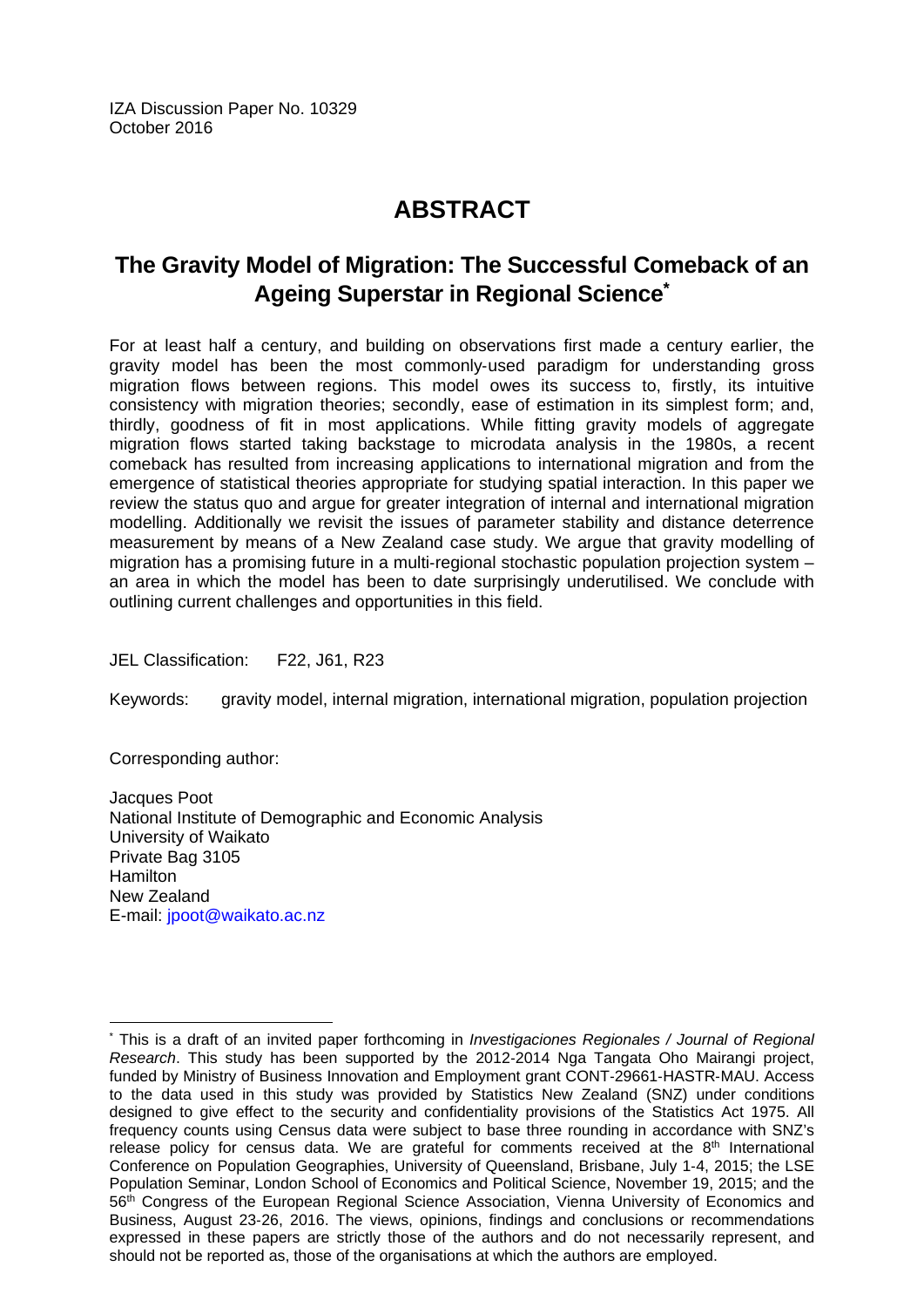#### **1. Introduction**

One of the most pervasive empirical regularities in regional science is that any form of spatial interaction (migration, commuting, trade, information exchange, etc.) has the property of flows being positively related to stocks, whichever way measured, and inversely related to distance. Thus, the 'law' of spatial interaction in human behaviour (see also e.g. Anderson, 2011) resembles Newton's 1687 law of gravity. The idea of applying a physics law to population movement between two locations was first formally advocated by John Q. Stewart who established the 'social physics' school (Stewart, 1950). However, the gravity-like properties of internal migration flows had already been confirmed much earlier by Ravenstein (1885, 1889). There is of course no reason to expect that spatial interaction operates *exactly* as the gravity law of physics would dictate and Zipf (1946) already established that for US intercity movement of persons the flows were inversely related to distance and not to distance squared.

In its most commonly applied form, the gravity law of population migration states that

$$
M_{ij} = G \frac{P_i^{\alpha} \times P_j^{\beta}}{D_{ij}^Y} \tag{1}
$$

in which: *Mij* refers to the number of people resident in area *j* who at an earlier point in time (usually one or five years) resided in area *i*; *Pi* (*Pj*) refers to the population of *i* (*j*) usually measured at the beginning of the period over which migration is measured; *Dij* is some measure of distance between *i* and *j*;  $\alpha$ ,  $\beta$  and  $\gamma$  are parameters to be estimated and *G* is a proportionality constant that is context specific (dependent on the geography, time dimension, etc.). The popularity of this simple model was undoubtedly related to the ease with which the model could be estimated by ordinary least squares after a transformation into logarithmic form:

$$
\ln M_{ij} = \delta + \alpha \ln P_i + \beta \ln P_j - \gamma \ln D_{ij} + \varepsilon_{ij},\tag{2}
$$

in which a zero-mean error term  $\varepsilon_{ij}$  has been added to the equation and the constant term In G has been replaced by the parameter  $\delta$ .<sup>1</sup> Historically, the absence of any migrants for certain specific origin‐destination combinations (which is common in large and sparse gross migration matrices) was a cause for some concern, although easily ameliorated by substituting a small number such as 0.5 for such zeros. Count models (e.g., Biagi et al., 2011) or direct nonlinear estimation of migration model parameters (e.g., Fik and Mulligan, 1998) are nowadays quite common alternative approaches.

Parameter estimates of Eq. (2) vary across countries. An interesting recent project by Stillwell et al. (2014), called the IMAGE Studio, has been concerned with comparative modelling of internal migration in a wide range of countries. This project highlights the sensitivity of the distance decay parameter to the geography of the available data, specifically the boundaries and areas of the spatial units. In a UK application, Stillwell et al. (2014) find that the estimate of  $\gamma$  converges to around 1.5 to 1.6 once the country is carved up into 50 or more regions. In a New Zealand application, Alimi et al.

<sup>&</sup>lt;sup>1</sup> The fact that the errors  $\varepsilon_{ij}$  are unlikely to be statistical 'white noise', i.e. independently and identically distributed, has been largely ignored in many applications. Curry (1972) was the first to tackle spatial correlation in the gravity model (of commuting) but major advances in statistical theory of spatial interaction modelling did not emerge until LeSage and Pace (2008). For a recent review of this literature, see e.g. Patuelli (2016).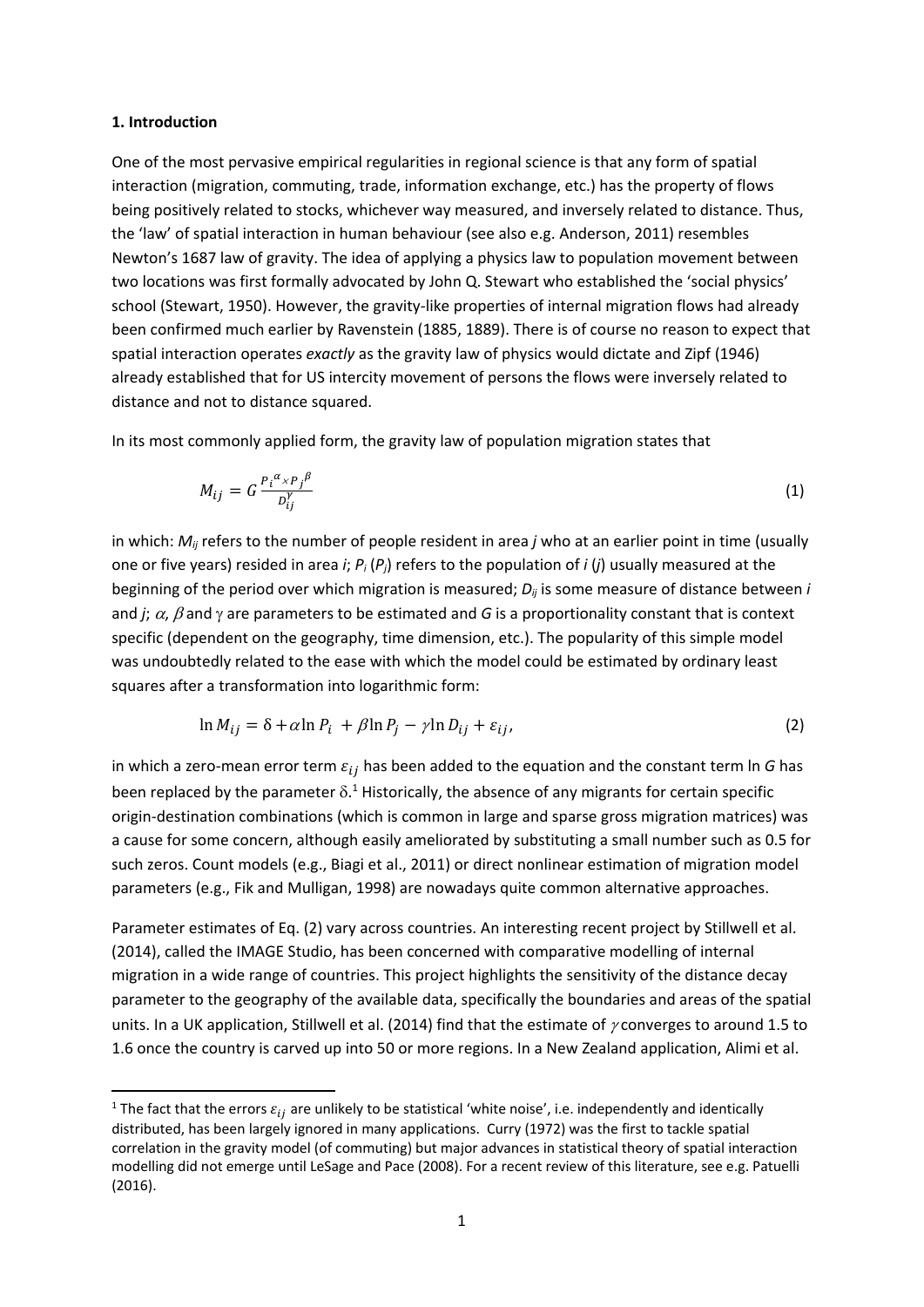(2015) find estimates of  $\gamma$  between 0.8 and 0.9 when the data refer to migration between 39 urban areas. As illustrated by these examples, distance decay in migration is generally less than 2, which is the value implied by Newton's law of gravity.

Estimates of  $\alpha$  and  $\beta$  vary across applications as well. In the New Zealand case, estimates of  $\alpha$  and  $\beta$ are commonly between 0.8 and 0.9 (Alimi et al., 2015). The two parameters are unlikely to be identical in the migration context. Given that  $D_{ij} = D_{ij}$  in most applications and  $E(\varepsilon_{ij}) = E(\varepsilon_{ij}) = 0$ , the expected value of net migration between any origin and destination pair,  $E(M_{ii}-M_{ii})$ , is zero when  $\alpha$  $= \beta$ . This is rather unrealistic given that there are in most countries regions that structurally gain population through internal migration while others lose population. We can use Eq. (1) to obtain an equation for net migration as follows:

$$
M_{ij} - M_{ji} = M_{ij} \left[ 1 - \frac{M_{ji}}{M_{ij}} \right] = M_{ij} \left[ 1 - \left( \frac{P_i}{P_j} \right)^{\beta - \alpha} \right]
$$
 (3)

which shows that, when  $\beta > \alpha$  and  $P_j > P_i$ ,  $M_{ij} - M_{ji} > 0$ . The system has then a tendency for larger regions to be population gainers through internal migration while smaller regions lose population that way. This configuration could reflect agglomeration forces leading to, on average, expansion of the larger cities through net inward internal migration. One example is internal migration in New Zealand for the five‐year periods between population censuses from 1981 until 2001, as will be shown in the next section.

Despite its simplicity, the gravity model fits internal migration data remarkably well – often yielding adjusted  $R^2$  values of between 0.8 and 0.9. This makes the model useful for embedding in subnational population forecasting procedures, as will be elaborated in Section 3. It is also possible to justify the gravity model of migration in terms of microeconomic foundations. For example, Poot (1995) shows that in a labour market in which workers can draw wage offers from distributions of jobs in each region among a set of potential destination regions, migration flows are positive related to the size of the labour force in origin and destination regions and inversely related to the cost of migrating from one to the other.

However, such a stylised description of migration as the gravity model provides is of limited use for those attempting to quantify the *processes* that drive population redistribution. The latter has been achieved over the last half century by many developments across a range of disciplines. Comprehensive reviews of modelling internal migration flows and propensities to migrate include Greenwood (1997). Clearly, the potential endogeneity of many determinants of internal migration flows remains a challenging issue for estimation. Suitable instruments are often difficult to find and it is common practice to use 'deep lagging' of right‐hand side variables as a statistically acceptable practice in cross‐section and panel models of gross migration flows.

One fundamental weakness of the basic gravity model is the absence of any systemic effects. This was first addressed by Wilson (1970) in the doubly-constrained spatial interaction model in which (1) is replaced by

$$
M_{ij} = A_i M_i B_j M_j D_{ij}^{-\gamma}
$$
 (4)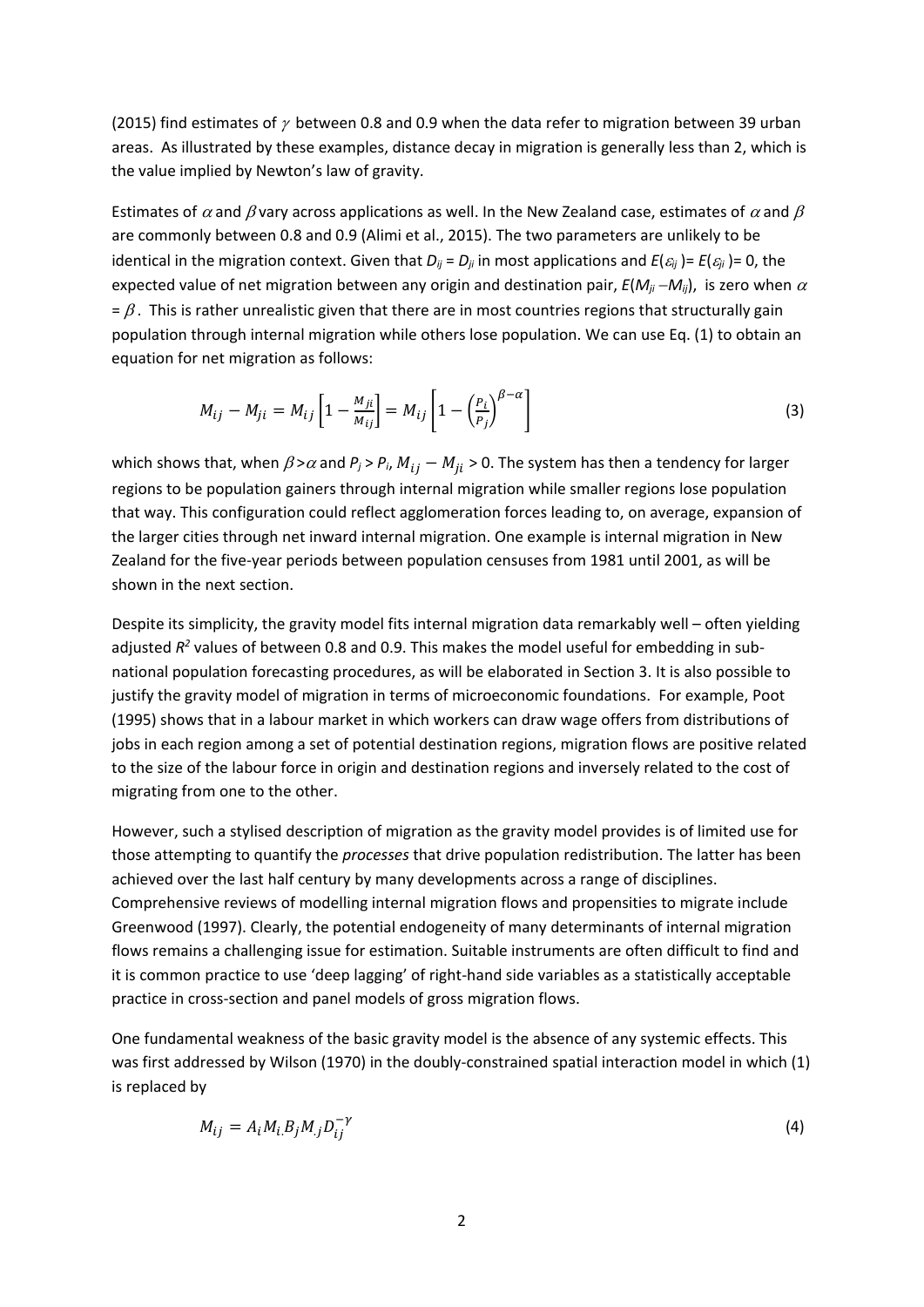with  $M_i$  referring to total out-migration from *i*,  $M_i$  referring to total in-migration into *j* and  $A_i$  and  $B_j$  are balancing factors that ensure that gross origin-destination migration flows add up to exogenous and pre-set out-migration and in-migration flows for each region. If structural equations are added to (4) that include macro-level determinants of  $M_i$  and  $M_i$ , Alonso's (1978) general theory of movement results. The empirical estimation of this model gained some popularity during the 1980s (see e.g. De Vries et al., 2001, for a review and Poot, 1986, for a New Zealand application). While the Alonso model has also interesting theoretical properties in a dynamical setting (see Nijkamp and Poot, 1987), its nonlinearity complicates interpretation. Since the 1980s the internal migration literature has predominantly moved to micro-data analysis (Cushing and Poot, 2004). In contrast with that, there has been growing interest in more recent years in explaining gross international migration flows by gravity models (e.g. Mayda, 2010; Ramos, 2016). Recent econometric issues in gross migration modelling include the challenge of accounting for spatial spillovers in such flow models (e.g., LeSage and Pace, 2008; 2009). Another issue is that of spatial heterogeneity in the parameters (e.g., Peeters, 2012). A further interesting development has been the interpretation of migration flows as a weighted network, with applications both in internal migration (e.g., Mayer and Vyborny, 2008) and international migration (Tranos et al., 2015; Fagiolo and Mastrolillo, 2013; Davis et al., 2013).

Given its enduring popularity, we revisit in the next section several key issues in estimating conventional gravity models of migration. We firstly focus on the temporal stability of gravity model coefficients; secondly, on the best measurement of the distance deterrence effect; and thirdly, the extent to which reduced long‐distance travel time and costs have spurred additional migration. Additionally, one of the main deficiencies of internal migration modelling to date is the common neglect of accounting for international migration flows. We therefore show that inter-urban migration flows can be easily embedded in an expanded gravity model that also includes international (and urban‐rural) flows. Considering international migration flows in spatial population redistribution is nowadays particularly important given the rapid growth in the stock of foreign born in most developed countries. We use New Zealand data to look at each of the four specific issues stated above. New Zealand is an attractive case to consider given that geographical mobility is high and the foreign born account for about one quarter of the population.

It is well known that a model that describes the evolution of a multiregional population leads to biased forecasts when population change is modelled as a function of net migration rather than gross migration (Rogers, 2015). Yet it still remains common, when forecasting population change in a multiregional system, to use assumed age‐specific net migration numbers for each region that are subsequently calibrated to ensure that total net migration in the system is zero (this applies to the assumed net international migration by country in UN global population projections too). In section 3 we briefly outline the possibility of developing a multi-regional population projection system that includes a gravity model of interregional migration.

Given that the gravity model of gross migration has returned to prominence as a tool for analysing and projecting multi-regional populations, we may expect a range of new development triggered by new types of data, such as 'big data' obtained by various electronic information systems and new techniques for statistical analysis of dyadic data generated by population movement. The final section of the paper, section 4, briefly elaborates on such potential developments.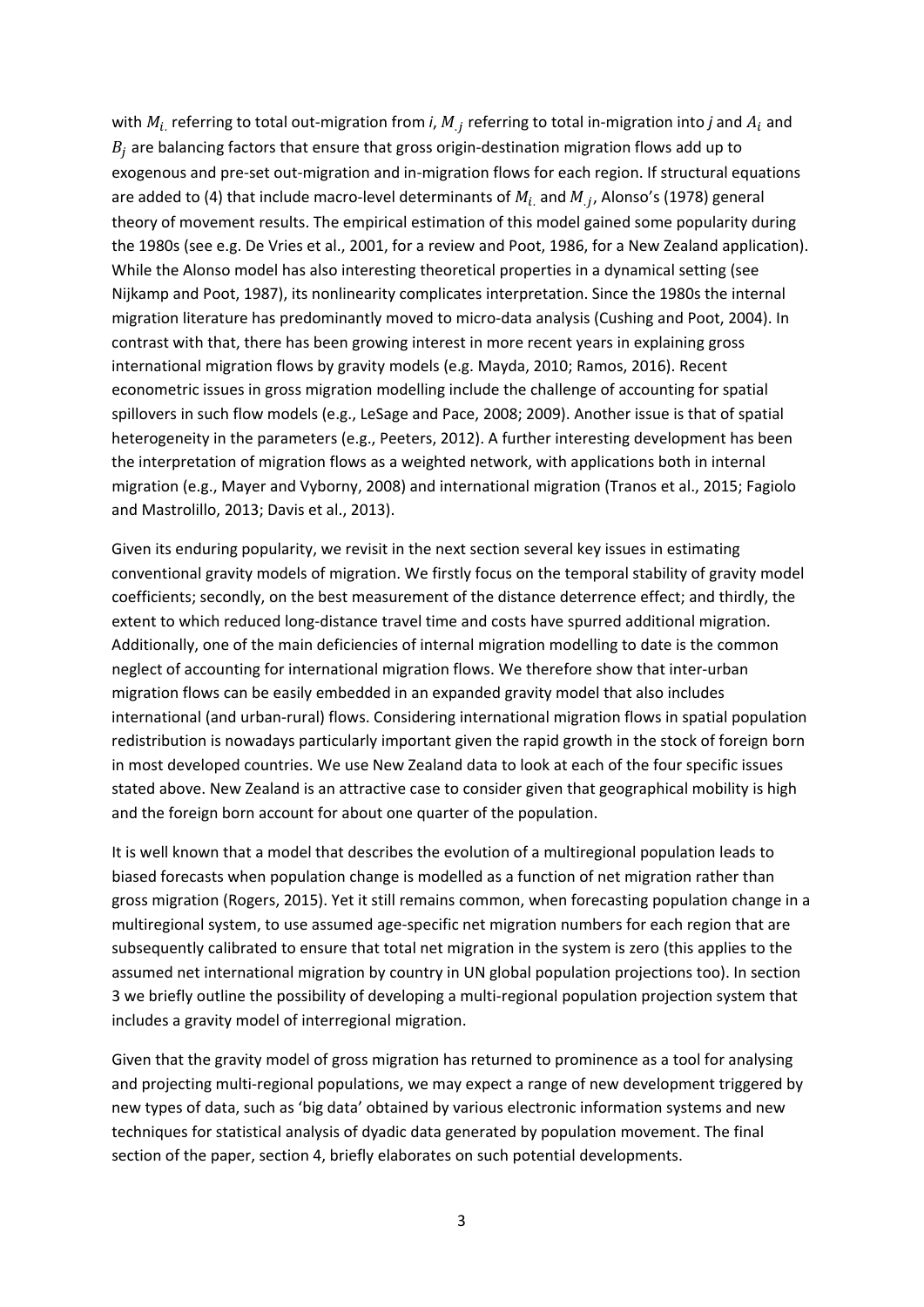#### **2. Sensitivity of the gravity model to specification choices – a New Zealand case study**

The distance variable included in Eq. (1), (2) and (4) of the previous section is open to a range of interpretations and measurements. It is usually thought of as a proxy of the cost of migration and measured in various ways. Most applications of the gravity model to migration usually select only one single measure of distance between origin and destination, such as the railroad distance (Fan, 2005), straight line distance (Lewer and van der Berg, 2008), airline miles travelled between origin and destination airports (Karemera, Oguledo & Davis, 2000) and road travel distance (Courchene, 1970). In this section we first consider the sensitivity of the gravity model to three different measures of distance, namely: straight line distance (distance as the crow flies), road travel distance in kilometres and road travel time in minutes. We use New Zealand data to test the sensitivity of the gravity model to these different measures of distance.

Some measures of distance change over time, for example due to changes in preferred transport modes, transport technology, new infrastructure or changes in the speed limit imposed on road use. Hence we also test the extent to which changes over time in distance between specific origindestination pairs impact on the corresponding migration flows. Moreover, in today's world in which cross‐border migration flows are increasingly important (e.g. Poot, 2015), we also consider the impact of modelling internal and international migration flows simultaneously. New Zealand is a good case study for this, given that about one quarter of the population is foreign born.<sup>2</sup>

Migration data are recorded in the New Zealand Census by means of a question on 'usual residence five years ago'. The census is held every five years, except for the 2011 census which was postponed until 2013 due to a major earthquake in February 2011 in Christchurch, where the Statistics New Zealand (SNZ) census division is located. We assembled data from six censuses, starting in 1986. We focus on each of the 40 areas identified by SNZ as main and secondary urban areas in New Zealand in 2013.<sup>3</sup> The population is restricted to individuals aged between 25 and 54 in order to model predominantly labour migration and exclude movements of students and retired persons. We also embed inter-urban migration in a population flows matrix that includes international migration and migration between urban and rural areas. Since the census includes only people who are actually in New Zealand at the time of the census, emigration from New Zealand is not recorded in census data but has been estimated by a residual method.<sup>4</sup>

Excluding international and rural‐urban migration, the specification of the gravity model is identical to Eq. (2). To include international and rural‐urban migration we first note that 'international' and

<sup>&</sup>lt;sup>2</sup> The importance of considering the interactions between interregional and international gross migration was previously considered, for example in the United Kingdom case, by Raymer at al. (2012) and Lomax et al. (2013).

<sup>&</sup>lt;sup>3</sup> Urban areas in New Zealand have a population of at least 1000 people, but population size is not the only criterion to classify urban areas — factors such as remoteness, economic activity and location of employment of the majority of the population are also used to define and further differentiate the type of urban area. Statistics New Zealand categorises three types of urban areas: main urban areas which have a population of at least 30,000 people; secondary urban areas are ones with a population of between 10,000 and 29,999 people; and minor urban areas have a population of between 1,000 and 9,999.

<sup>&</sup>lt;sup>4</sup> Given that censuses are held at the same time every five years, cohorts can be followed over time. After accounting for immigration, internal migration and observed registrations of deaths, emigration can be calculated as the residual change in the size of a cohort. Of course the resulting numbers are measured with some error, due to census undercounting, etc.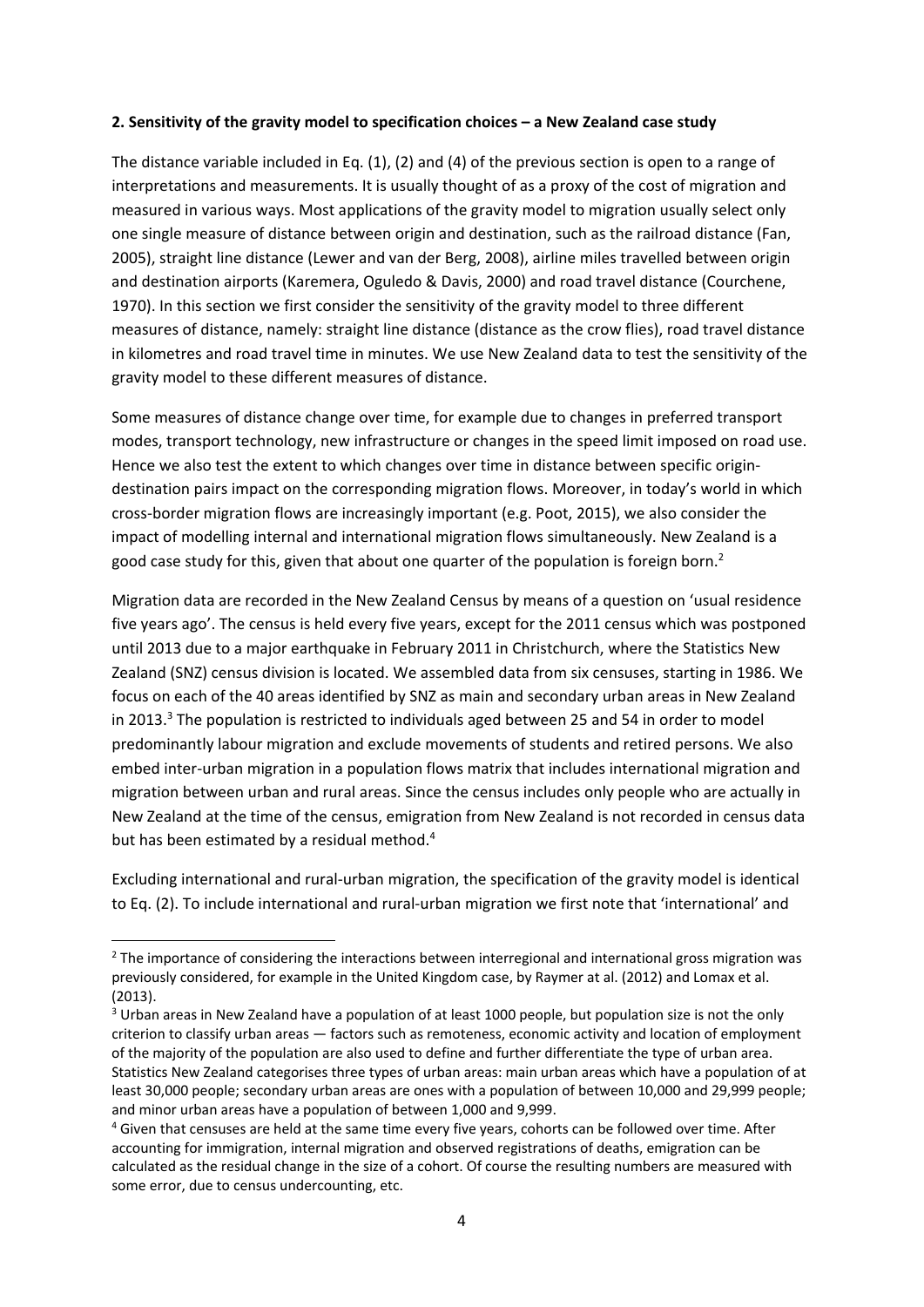'rural' do not have a specific location, so that the distance between these areas and the set of urban areas may be considered undefined. Similarly, we consider the population of the generic international and rural areas undefined (the total rural population is known, but it is a spatially dispersed rather than compact mass). We now define five dummies variables. Firstly,  $U_{ij}$  = 1 if and only if both the origin *i* and the destination *j* are urban areas and 0 otherwise. Secondly, *Ej* = 1 if and only if the origin *i* is an urban area and the destination *j* is abroad (i.e., these correspond to the emigration flows). Thirdly,  $I_{ii} = 1$  if and only if the origin *i* is abroad and the destination *j* is an urban area (i.e., these correspond to the immigration flows). Fourthly,  $O_{ij}$  = 1 if and only if the origin *i* is an urban area and the destination *j* is rural (i.e., these correspond to the urban to rural flows). Finally, *Rij* = 1 if and only if the origin *i* is rural and the destination *j* is an urban area (i.e., these correspond to rural to urban migration flows). The specification of the gravity model with international and rural‐ urban migration then becomes:

$$
\ln M_{ij} = \delta_0 + \delta_1 U_{ij} + \delta_2 E_{ij} + \delta_3 O_{ij} + \delta_4 I_{ij} + \delta_5 R_{ij} + \alpha_1 U_{ij} \ln P_i + \alpha_2 E_{ij} \ln P_i + \alpha_3 O_{ij} \ln P_i + \beta_1 U_{ij} \ln P_j + \beta_2 I_{ij} \ln P_j + \beta_3 R_{ij} \ln P_j - \gamma U_{ij} \ln D_{ij} + \varepsilon_{ij}
$$
(5)

For interpretation, this gravity model equation can also be rewritten in the following form:

$$
lnM_{ij} = \delta_0 + U_{ij}(\delta_1 + \alpha_1 ln P_i + \beta_1 ln P_j - \gamma ln D_{ij})
$$
  
+
$$
E_{ij}(\delta_2 + \alpha_2 ln P_i) + O_{ij}(\delta_3 + \alpha_3 ln P_i)
$$
  
+
$$
I_{ij}(\delta_4 + \beta_2 ln P_j) + R_{ij}(\delta_5 + \beta_3 ln P_j) + \varepsilon_{ij}
$$
 (6)

Eq. (6) shows that for exclusively inter-urban migration flows  $(U_{ij} = 1, E_{ij} = 0_{ij} = I_{ij} = R_{ij} = 0)$ the model simply reduces to that of Eq. (2).

Note that for estimating Eq. (5) the values assigned to the population abroad, the population of rural areas and the distances between urban areas and abroad, or between urban areas and rural areas, are irrelevant.<sup>5</sup> Figure 1 below shows the origin-destination matrix and the dummy variables accounting for each type of flow.

#### **Figure 1 about here**

An important limitation of the current specification of the gravity model is the treatment of zero flows, given the specification of the model in logarithms. Here we set  $M_{ij} = 0.5$  where the reported migration flow is 0.<sup>6</sup> Alternative methods, such as excluding zero flows or using count data models,

<sup>5</sup> In the estimation in Stata we have set these values to one. Also note that perfect collinearity is avoided by defining international migration from and to rural areas as the benchmark category of the migration matrix.  $6$  To preserve confidentiality, New Zealand census counts are rounded to multiples of 3: an actual count of 0 is reported as such, but an actual count of 1 is rounded down to 0 with probability 2/3 and rounded up to 3 with probability 1/3, with the reverse probabilities for rounding a count of 2. If the low frequencies were uniformly distributed, a rounded value of 0 is therefore reported in 2/3 of the cases rather than 1/3. However, the distribution of low frequencies is unlikely to be uniform, with 0 likely to be much more common than 1 or 2, particularly in migration matrices referring to small areas or relatively small groups. In this case count models that allow for excessive zeros, such as the zero‐inflated Poisson model (see e.g. Bohara and Krieg, 1996) would be more appropriate than the simple gravity model.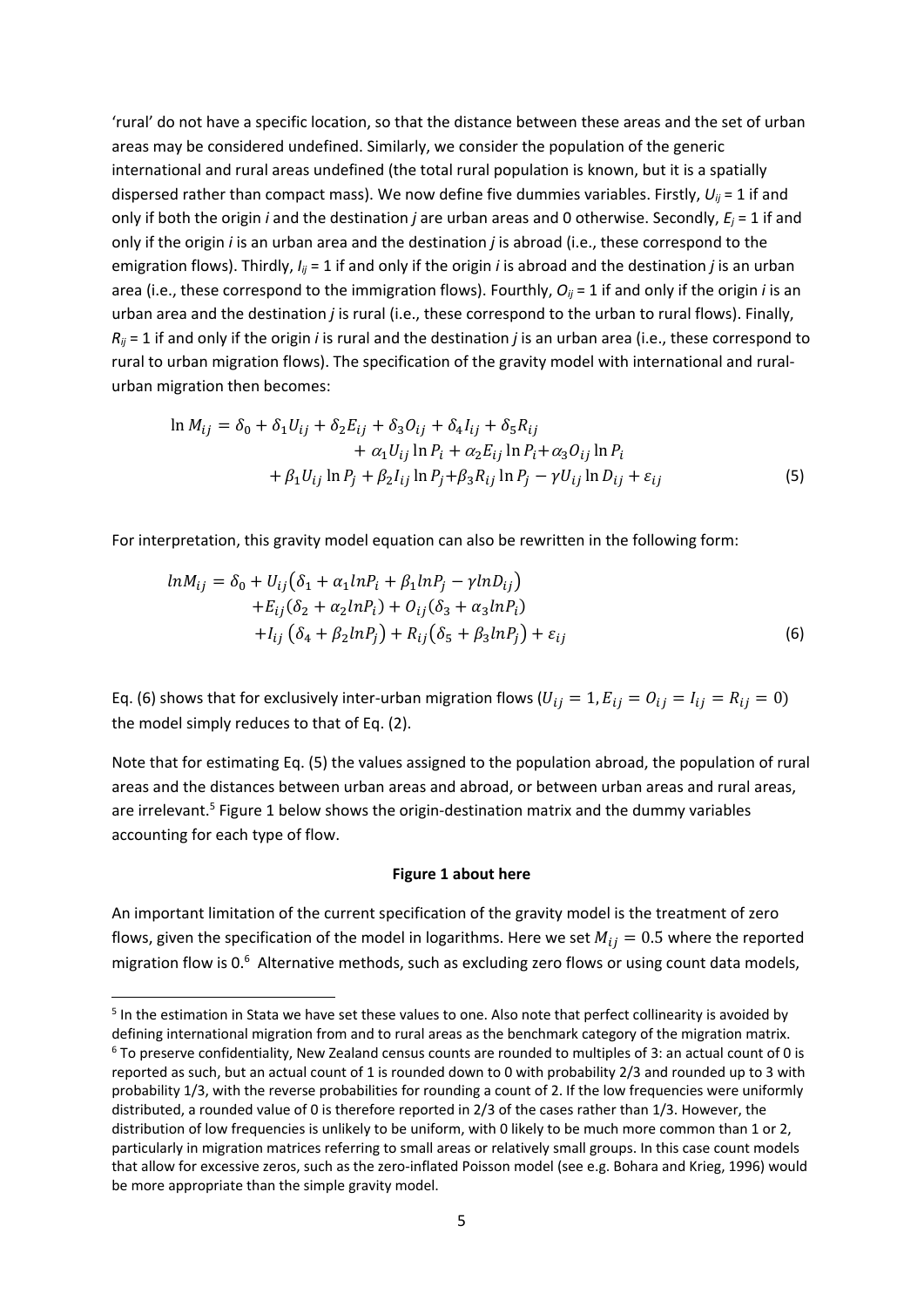are also possible to address this problem, but zero flows in our data form only around 5 percent of the total flows in all Census periods. We checked the sensitivity of the results by excluding zero flows from the regressions and found that none of the main results were sensitive to the way we treated zero flows.

Three different measures of distance  $D_{ij}$  are used in this study. The first is the amount of time in minutes it would take to travel from the city centre of an origin to the city centre of a destination. This measure is referred to as  $D_{ij}^{Min}$ , with the data corresponding estimates of travel time obtained in 2013 and 1984 from Google Maps and the 1984 Mobil Map respectively.<sup>7</sup> There are 1560 (40x39) origin‐destination pairs available to estimate distance deterrence with 2013 travel time data. However, the 1984 measures were available only for 25 urban areas, reducing the origin‐destination pairs to 600 (25x24). The second measure of distance is distance by road, in kilometres, between the city centre of an origin urban area and destination urban area, as represented by  $D_{ij}^{Km}$ . Again, estimates for 2013 and 1984 of this variable were obtained using Google Maps and the 1984 Mobil Map, respectively. The final distance measure is the straight line distance between urban areas, denoted by  $D_{ij}^{Skm}$  and calculated as the straight-line distance between population-weighted centroids in origin and destination areas.<sup>8</sup> A description of the variables and summary statistics can be found in Table 1.

#### **Table 1 about here**

Three different gravity model specifications, each based on a different measure of distance, were estimated for each of the six censuses from 1986 to 2013 to make a total of 18 regressions. Figure 2 plots the change over time in the distance elasticity of inter‐urban migration. The full regressions are reported in Table 2. All the variables are significant at the one per cent level of significance for all time periods. The results from the models show that the specifications with distance measured in minutes yield the best fit. This is plausible given that travel time is economically a better measure of travel cost than travel distance in kilometres. Travel time will reflect the opportunity cost of using that time for other activities. The specification with straight‐line distance has the worst fit in terms of migration modelling in all periods, as we would expect.

#### **Figure 2 about here**

#### **Table 2 about here**

In all periods, the absolute value of the distance elasticity of migration is largest when distance is measured in kilometres. However, distance in minutes yields almost identical distance elasticities. Using straight‐line distance suggests elasticities that are about 0.1 lower, again as expected. Regardless of the measure of distance, estimates of the distance elasticity of migration show an increase in all pre‐census five‐year periods between 1986 and 2001 before decreasing subsequently in 2006 and 2013. The rise in the distance elasticity of migration is against the expectation that the

 $7$  Manukau city centre was the reference point for the South Auckland urban area, Henderson for West Auckland, North Shore Information centre for North Auckland, Kapiti Coast District Council for Kapiti and Auckland city centre for the Central Auckland urban area.

<sup>8</sup> Geographic centroids were calculated for each meshblock, derived from 2006 meshblock shape files available on the Statistics New Zealand website. Population‐weighted means of longitude and latitude were then calculated for each urban area to give the representative location of the urban area.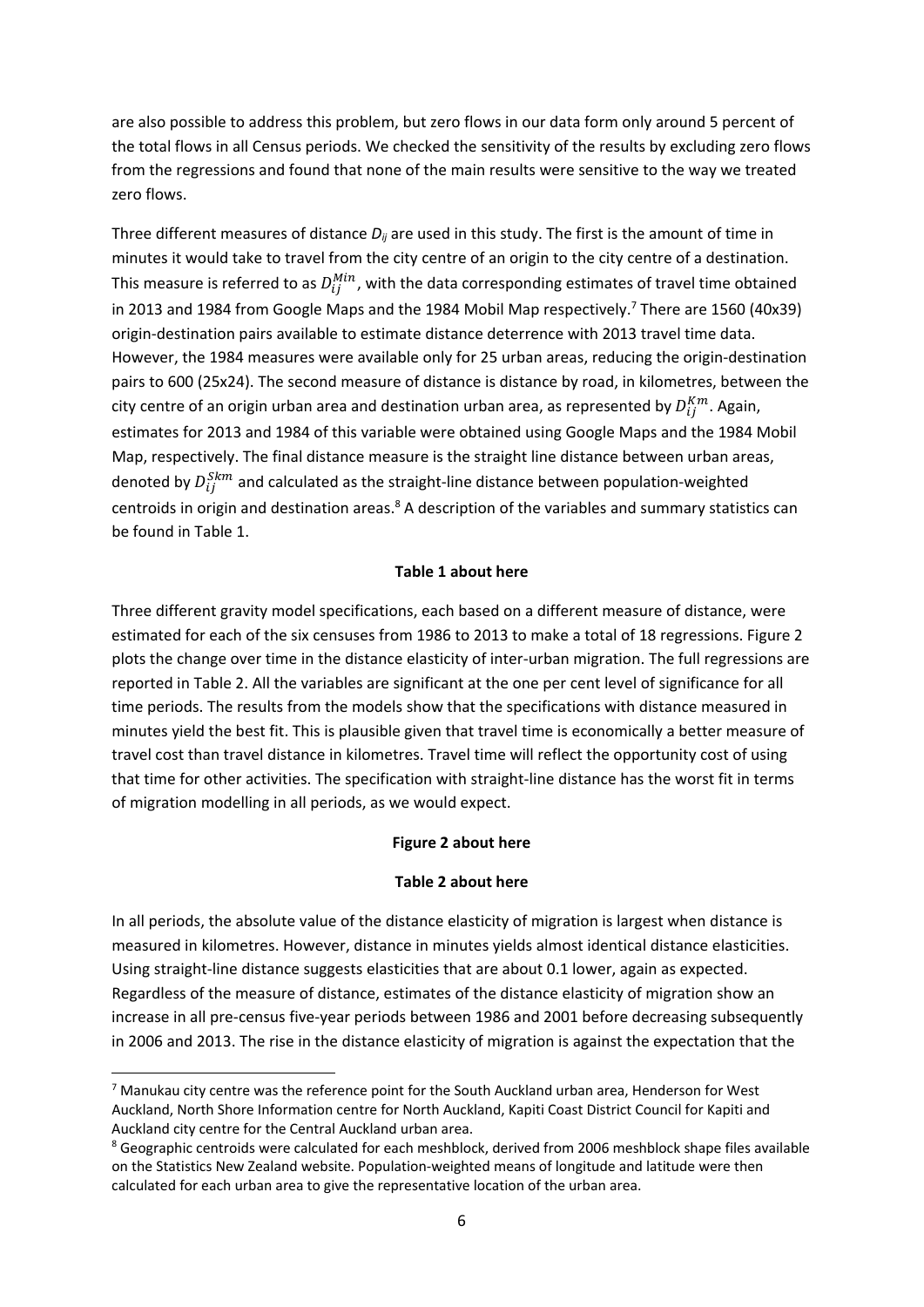greater connectivity between urban areas would have reduced the distance deterrence effect over time. We would expect the declining cost and increasing quality of internet‐based information exchange to have lowered job and housing search costs and also the psychic cost of being away from one's family and friends. The distance elasticity of migration did decrease between 2001 and 2013, but over the whole 1986‐2013 period the elasticity increased in absolute value for all three measures. Two effects may work here in opposite direction. There are strong agglomeration forces at work in New Zealand that have led to relatively fast population growth in the largest city, Auckland, which accounts for about one third of the population. Hence the growth in Auckland's share of the total population would have increased the estimated distance deterrence effect. On the other hand, relatively fast income growth outside Auckland and Wellington after 2001 (see e.g. Alimi et al., 2016) could be responsible for the decline in the estimated elasticity post 2001.

As shown earlier, distance measured in minutes provides the best fit in the gravity model compared with the other two measures. However, travel time and road distance between places are not constant over time. Improvements in transportation technology, new roads and changes in government legislation, such as maximum speed limits, do affect travel time and road distance between places. We examine evidence on the effect of changing distances between specific origin‐ destination pairs over time, using historical and current road travel distance information. During the decades that correspond to the available migration data there have in fact been significant changes in some road distances and travel times. For example, the 793 km journey from Whangarei to Wellington which currently takes around 9 hours 23 minutes (based on 2013 information) was an 839 km journey that took 15 hours 5 minutes in 1984. For the 600 origin-destination pairs for which we have comparable data, there was about a 30 percent average decline in travel time between 1984 and 2013. It is important to see whether such improvements actually matter for migration. Pooling the 1986‐1991 and 2008‐2013 migration flows data, as well as the roughly corresponding 1984 and 2013 distance data, we have 1200 observations with which we can run the following twowave fixed effects panel model regressions (one for distance in time and one for distance in kilometres):

$$
\ln M_{ijt} = \delta_* + \alpha_* \ln P_{it} + \beta_* \ln P_{jt} - \gamma_* \ln D_{ijt} + \theta_{ij} + \mu_t + \varepsilon_{ijt}
$$
\n<sup>(7)</sup>

The results from these two regressions are presented in Table 3.

#### **Table 3 about here**

The results do not show evidence that reductions in distance (time or kilometres) have increased migration flows. The coefficient on both time‐varying measure of distance is even positive, albeit not statistically significant at the 5 per cent level. These results imply that the improvements in connectivity brought about by factors such as upgraded road infrastructure, advances in transportation technology and increases in highway speed limits have not led to increased migration flows. This result is indicative that there could be other factors at work, such as changes in commuting behaviour – with improved connectivity leading to increased long‐distance commuting instead of encouraging migration. In any case, the positive distance coefficients in Table 3 are consistent with the upward trend in distance deterrence in Figure 2.

Given the rapid growth in international migration throughout the world, an increasingly important question is the extent to which such gravity models of internal migration are affected by concurrent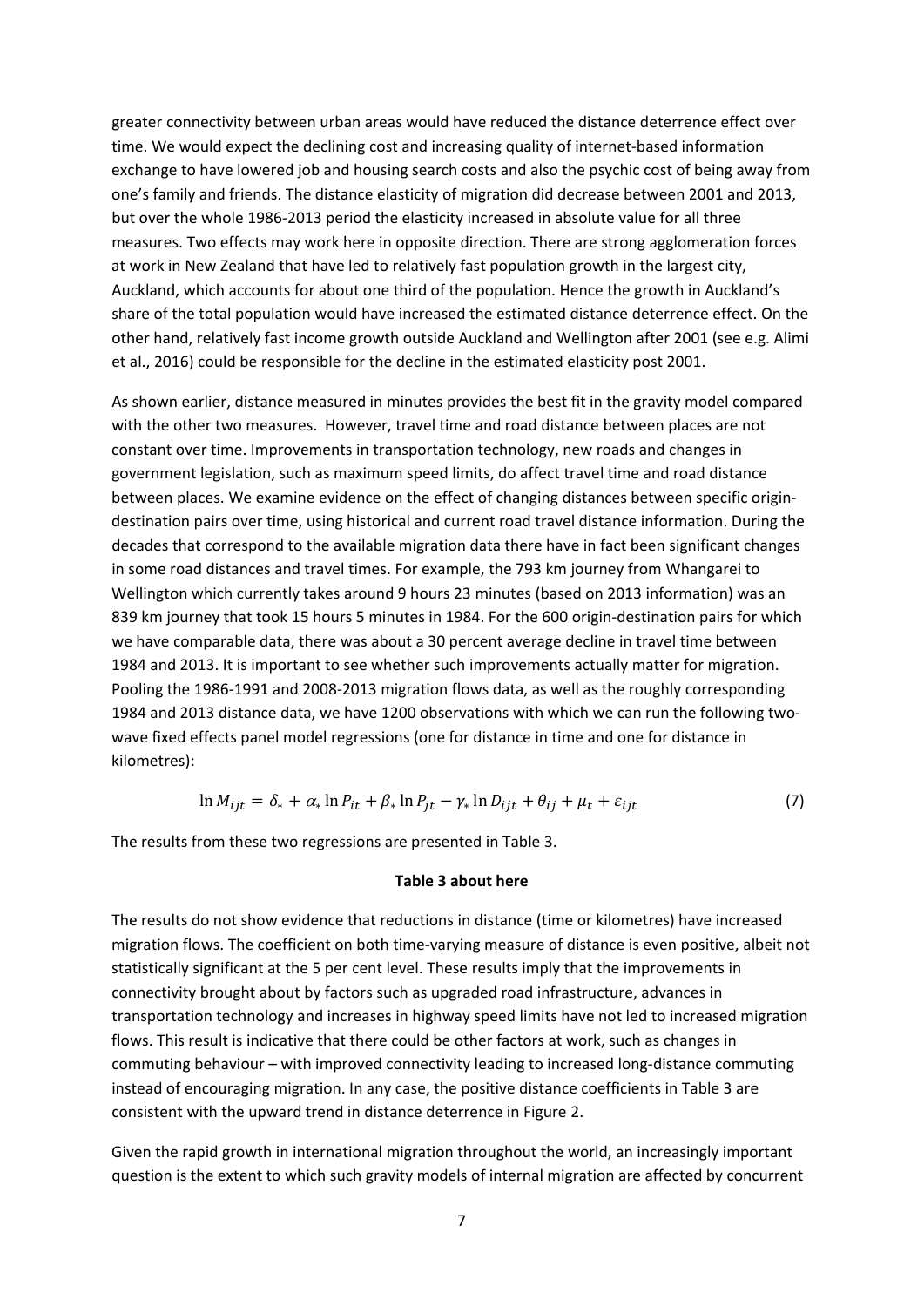international migration flows. As noted earlier, New Zealand provides a good case study to investigate this given that one quarter of its population is foreign born. To ensure that all forms of migration are accounted for, we also simultaneously consider migration from and to rural areas. We estimate the effect of urban population push and pull on international and rural-urban migration by means of Eq. (5). The results are reported in Table 4. For brevity, we restrict this estimation to the case of travel distance measured in minutes.<sup>9</sup> Note that, by design, the coefficients related to interurban flows, i.e. the coefficients of  $U_{ij}\ln P_i$ ,  $U_{ij}\ln P_j$  and  $U_{ij}\ln D^{Min}_{ij} \,$  are the same as the corresponding ones in Table 2 (see also Eq. (6)). These are therefore not further discussed here.

#### **Table 4 about here**

By design, the case of all dummy variables being set to zero refers to the migration from abroad to rural areas and vice versa. For example, the predicted value of these two flows is about *e*9.784 = 17,748 over the 1986-1991 period.<sup>10</sup>  $E_{ij}$  ln  $P_i$  and  $O_{ij}$  ln  $P_i$  measure the *push* effect of origin urban population on emigration and urban to rural migration respectively. Similarly,  $I_{ij}$  ln  $P_i$  and  $R_{ij}$  ln  $P_i$ estimate the *pull* effect of destination urban population on immigration and rural to urban migration respectively. The coefficients of  $O_{ij}$  ln  $P_i$  (urban to rural migration) are much larger than their inward migration counter-parts (i.e. the coefficients of  $R_{ij}$  ln  $P_i$ ). The coefficients of  $E_{ij}$  ln  $P_i$ (emigration from urban areas) and  $I_{ij}$  ln  $P_i$  are roughly the same, except between 1991 and 1996 and between 2008 and 2013.<sup>11</sup> The urban population elasticities of migration are shown in Figure 3.

#### **Insert Figure 3 here**

Several conclusions can be drawn from Figure 3. Firstly, comparing large urban areas with small urban areas (in terms of population), the former experience relatively more migration *to* rural areas and relatively less migration *from* rural areas than the latter (because the estimated coefficients of origin urban population in urban to rural flows are always much larger than those of destination urban population in rural to urban flows). Secondly, the population elasticities of inter-urban migration are always larger than those of urban‐rural migration. Hence, larger urban areas generate relatively more inter-urban than urban-rural migration than smaller urban areas. Thirdly, international migration is even more selective of population size, with the largest urban areas generating relatively much more international migration than inter‐urban (or rural‐urban) migration. This selectivity of migration, with the greatest cross-border mobility rates observed in the large metropolitan areas is a well-known phenomenon globally (e.g. Gorter et al., 1998).

<sup>9</sup> Results of the regressions for the other measures of distance are available from the authors upon request.

 $10$  The predicted value of net migration between abroad and rural areas is in this model zero.

<sup>&</sup>lt;sup>11</sup> This means that emigration has been disproportionally more common among the larger urban areas in 1991-1996 and 2008‐2013 than among the smaller urban areas. While we should avoid a temporal interpretation of changes in coefficients estimated with successive waves of cross‐sectional migration data, it is worthwhile to note that New Zealand has experienced much greater temporal volatility in emigration, relative to population, than in immigration (see e.g. Cochrane and Poot, 2016).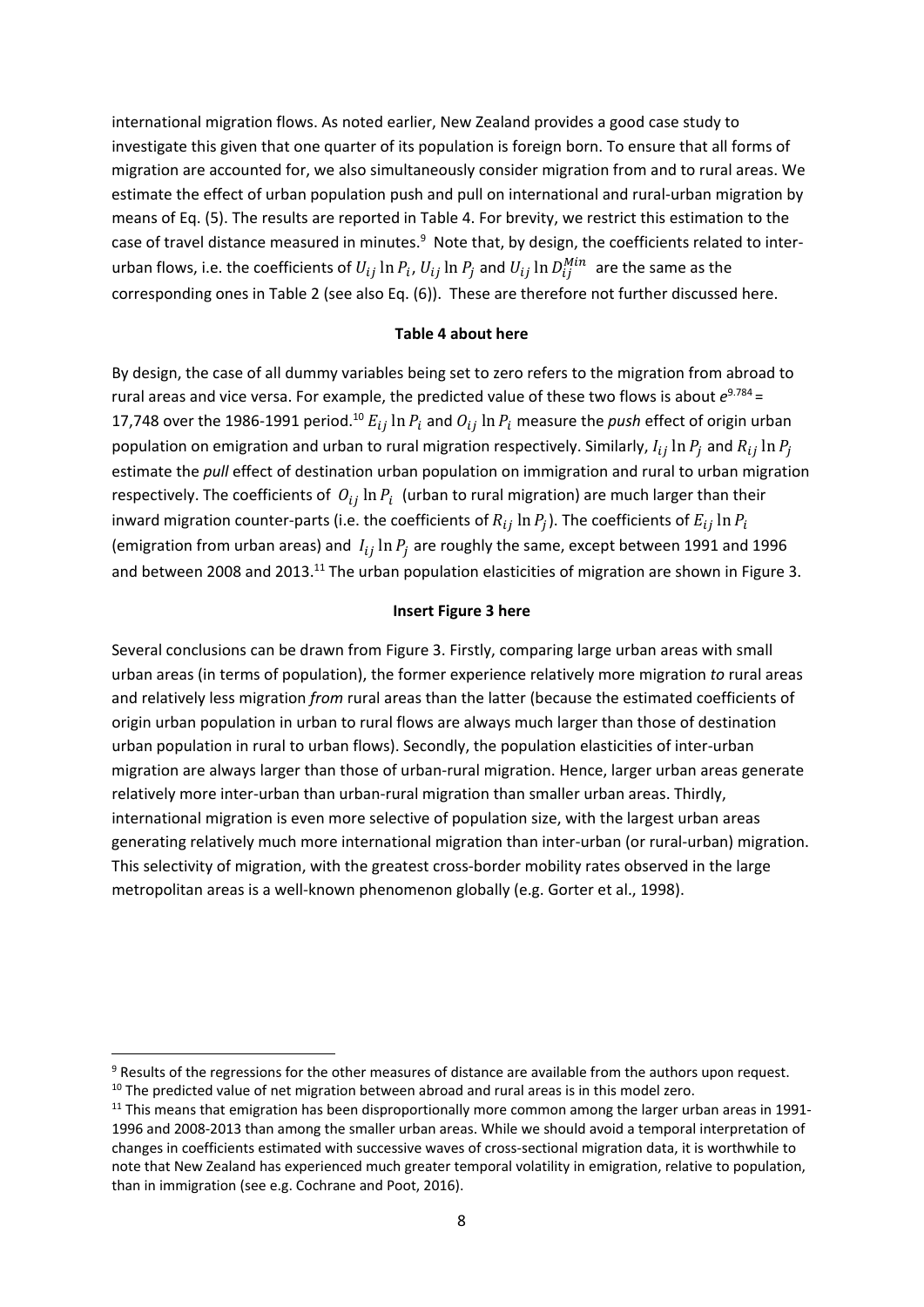#### **3. Gravity model and subnational population projections**

We saw in the previous section that, once correctly calibrated, a simply gravity model is a very effective means of describing patterns in observed gross migration flows. It links populations of subnational areas at the beginning of a period with subsequent inward and outward migration. It is therefore not surprising that the gravity model has been increasingly applied to international migration flows (e.g., Ramos, 2016; Beine et al., 2016; Karemera et al., 2000) while the model continues to be applied to internal migration flows (e.g., Etzo, 2011; Peeters, 2012). While the literature makes it clear that there continue to be econometric challenges once researchers move to more advanced versions of the model that include systemic and dynamic effects combined with many push and pull factors, and spatial spillovers, a relatively underexplored topic is the role which the model might have in a multi-regional population projections methodology. In this section we argue that the gravity model of gross internal migration may be helpful to improve subnational population projection methodologies. International flows and rural‐urban flows can also be taken into account as specified in Eq. (5).

The most common method employed for projecting the population (at both the national and subnational levels) is the cohort component model, dating back to the work of Whelpton (1928). The cohort-component model is a stock-flow model that is based on the following fundamental 'accounting identity' of population growth:

usually resident population in area *i* at the *end* of year *t*

- = usually resident population in area *i* at the *beginning* of year *t*
- + births to mothers residing in area *i during* year *t*
- deaths of residents of area *i during* year *t*
- + inward migration from other regions and from overseas into region *i during* year *t*
- outward migration of residents from area *i* to other regions or to overseas *during* year *t* (8)

By applying assumed fertility, mortality and migration rates for each of the components (usually by age and sex), the model is then run sequentially one year at a time to project the future population of area *i*. Cohort component models are widely employed because of their simplicity and because they require only projections of future fertility (usually based on an assumed future overall total fertility rate and age-specific fertility profiles), future mortality (usually based on assumed future life expectancy and age-specific survivorship rates), and future migration (either in-migration and outmigration separately, or net migration – and in both cases with either internal and international migration separately or combined).

With respect to migration, the 'conventional' method for projecting future migration at both the national and subnational levels – used by Statistics New Zealand and by many other national statistics agencies – is to assume a certain *level* of net migration in each area in each future year (or five‐ or ten‐year period). This level, plus an assumed age‐sex distribution, can be varied across several population projection scenarios. A net migration level approach helps to ensure that net migration in subnational areas satisfies the 'adding‐up constraint', i.e. that the sum of net migration of all areas considered is equal to the overall net migration at the national level (which is, by definition, zero for net internal migration in a country). This constraint is necessary because statistical agencies usually adopt a top‐down projections approach, whereby the national‐level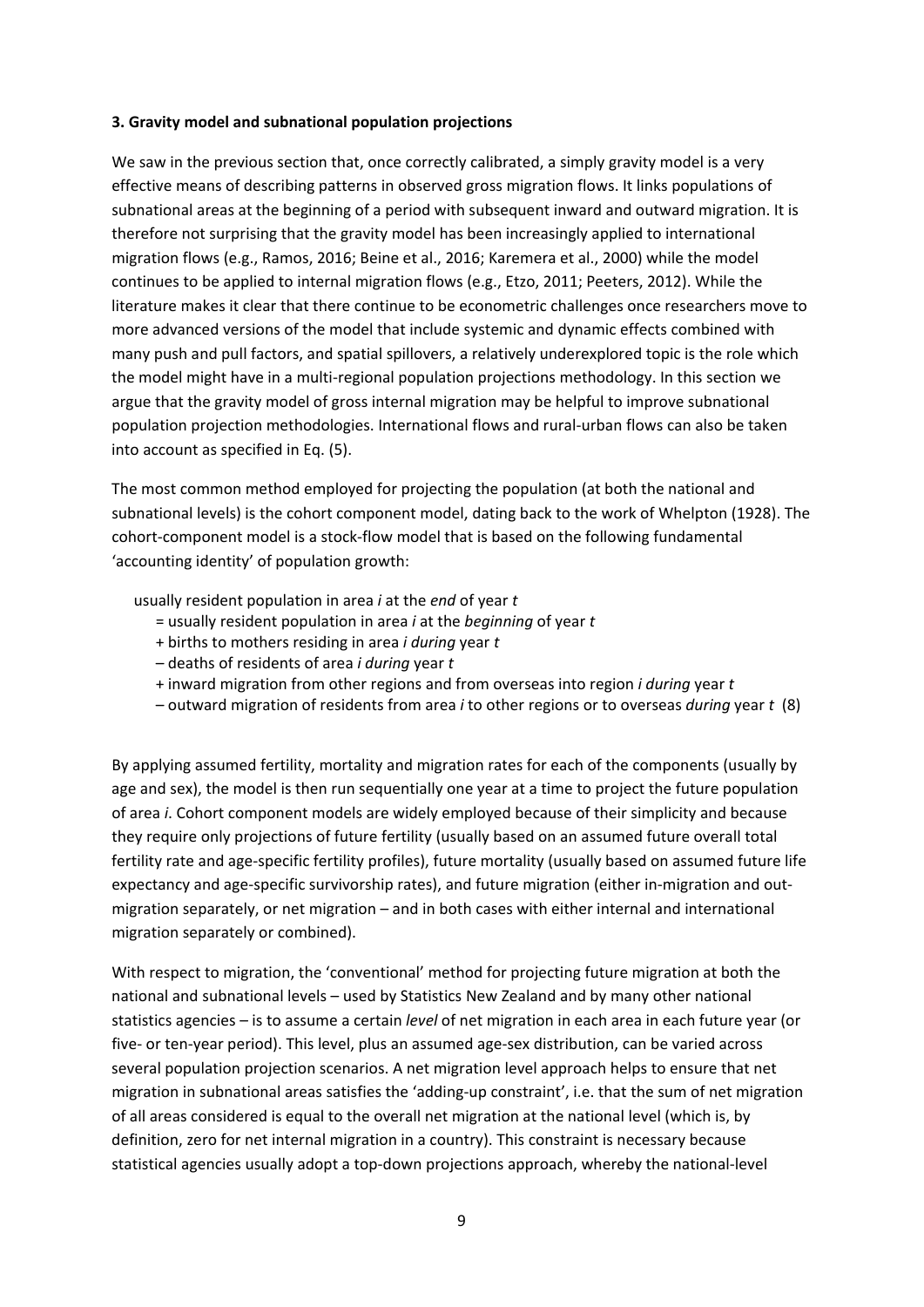population projection is estimated first, before the set of subnational projections. This approach ensures that the sum of projected subnational populations is indeed equal to the projected national population.

The disadvantage of this conventional method is that it does not take account of the fact that the *volume* of net migration is likely to be related to the *size* of the population, as can be easily seen by combining Eqs. (1) and (3) above. An alternative approach, which explicitly captures this effect, is to project net migration in the form of net migration rates, either at the level of total population or at the level of individual age groups (e.g. Cameron and Poot, 2010; 2011; Cameron et al., 2007). However, the use of net migration rates is problematic for at least two reasons. First, the denominator in the net migration rate is the population of the projected area – for out-migrants this is their origin, but for in‐migrants it is their destination – which presents a problem of theoretical inconsistency given that origins and destinations have different roles to play in migration processes, as we saw in the previous section. Second, the net migration rate is silent as to the sources of in‐ migration (or destinations of out‐migration) and is insensitive to changes in surrounding populations which might be expected to impact on migration to and from the area of interest. It is precisely for such reasons that Rogers (1968) developed multiregional mathematical demography with a focus on events and populations that are exposed to the *risk* of experiencing them. Thus, Rogers (2015, p.111) notes that "there is no such individual as a net migrant, and attempts to explain the behaviour of net migrants are likely to lead to misspecified models and biased findings".

Gravity models offer a way of explicitly capturing the influence of the source and destination of in‐ migration and out‐migration respectively. This is important because end users of population projections are increasingly concerned about the 'black box' nature of forecasting, and want reassurance that models are capturing the underlying dynamics of population change in their areas. In our experience, both the conventional method and the net migration rates method have been unable to fully satisfy end users in this regard.

Integrating a gravity model within a population projection modelling framework is a relatively straightforward exercise. Historical data are first used to parameterise the model, as in the previous section. In the simplest of gravity models, this requires only data on origin-destination migration flows, population, and distance. The model can also be extended to include other variables of interest known to influence migration flows, such as income, unemployment rates, migrant stocks, climate, and so on (e.g., see Piras, 2016; Aldashev et al., 2014). The key constraint to using such additional variables in an augmented gravity model is that in order to derive population projections from the model, forecasts (or assumptions about the future values) of these additional variables will be required.

Then, in each time‐step of the projections, the origin and destination populations and distance, as well as any other variables included in an augmented gravity model, are used to project dyadic migration flows (from origin to destination). The sum of in-migration flows minus the sum of outmigration flows obtained from the gravity model is net migration. The ability to project directional migration flows, as well as to pinpoint the specific push and pull factors driving those flows (through the parameters in an augmented gravity model), is useful in achieving 'buy‐in' from the end users of population projections, since it avoids to some extent the 'black box' problem noted earlier.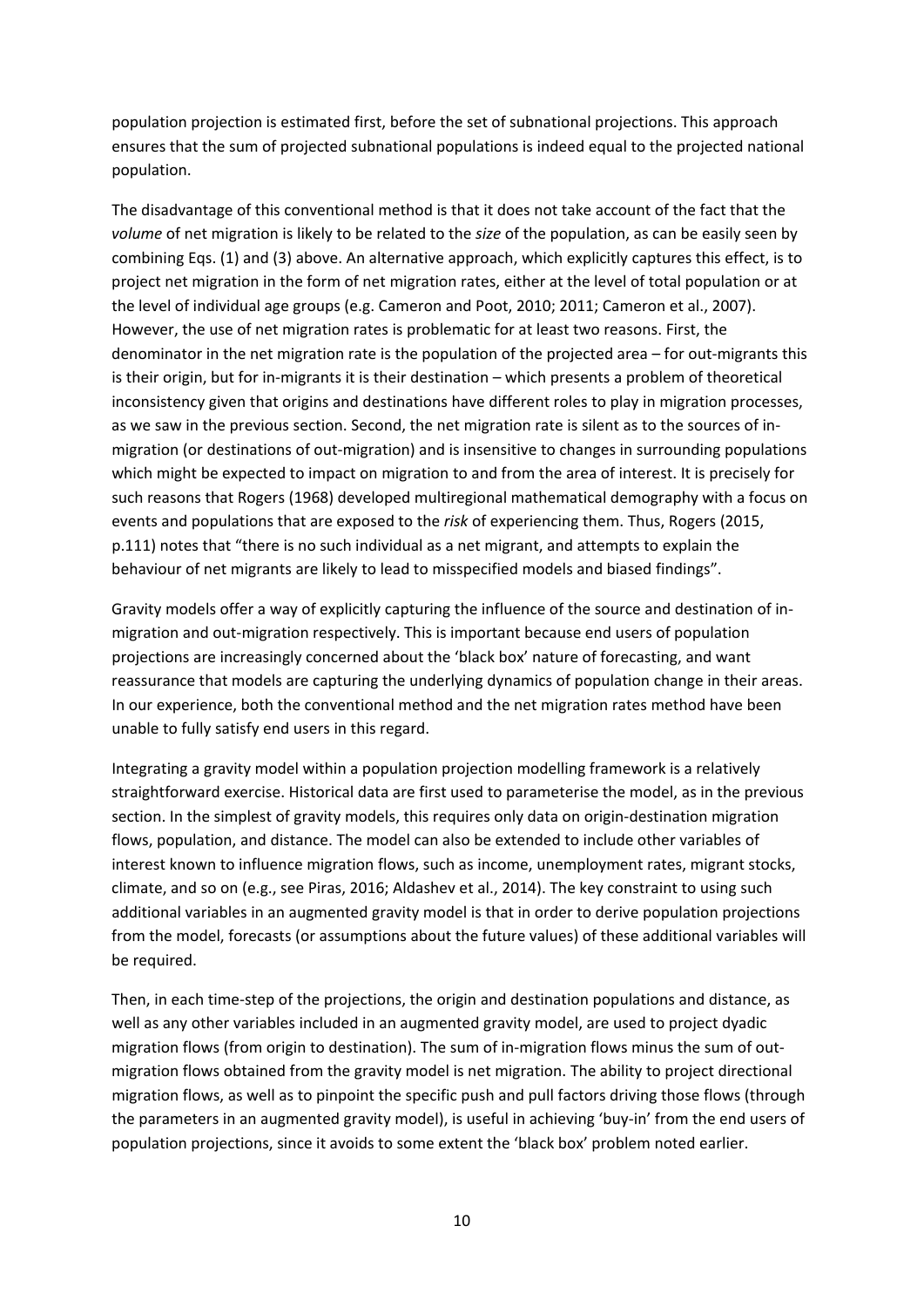International migration should also be incorporated explicitly in the multi-regional population projection system. The internal migration matrix is then augmented by a row of regional immigration and a column of regional emigration. The projected gross internal migration matrix has by definition the property that when adding across all rows and columns, net internal migration is zero for the country. By contrast, the cross-regional sum of emigration in developed countries is of course usually much less than the cross-regional sum of immigration, given that most developed countries gain population through international migration. In a multi‐regional projection system immigration can either be exogenously set (which is reasonable when there are strict controls of external borders) or modelled in some way.<sup>12</sup> Emigration can be projected by sub-group specific rates.

To account for differences in migration propensities and spatial distribution by age groups, two approaches are possible. The first is to estimate a gravity model for the entire population and then apply an assumed age profile to inward and outward migration in each of the regions. The age profile is likely to be different for in‐migration as compared with out‐migration (e.g., consider the difference between the ages of in‐migrants and out‐migrants in a university town), or might be different for different origin‐destination combinations (e.g. consider the difference between the typical ages of rural‐urban migrants and rural‐rural migrants). The age profiles need not be static over time and may instead be projected as well.

The alternative approach is to estimate gravity models for separate age‐sex groups. To our knowledge, this approach has not been attempted. Given that it is likely that different age-sex groups are influenced differently by push and pull factors, this approach offers some promise for improvements in the quality of population projections. Of course, the greater the level of disaggregation of population, the greater the need to account for zero flows in a statistically satisfactory manner.

A number of further extensions are possible. Projecting migration flows by education level is certainly possible, and given that fertility rates are closely related to education levels, projections of migration flows by education level are potentially important (e.g. see the recent work on international migration by level of educational attainment by Samir and Lutz, 2015; and Samir et al., 2010). Push and pull factors are likely to differ between groups with different levels of educational attainment, so augmented gravity models of education‐level‐specific migration flows offer much promise.

Another promising extension of gravity models is the projection of multi‐regional ethnic populations. Ethnic population projections present a challenging case because, unlike race, ethnicity is a fluid concept (Burton et al., 2010). Hence in this case both spatial migration (from origin to destination) as well as inter‐ethnic mobility (as people change their ethnic affiliation) should be taken into account in principle. In fact the gravity property may even have some predictive power in the context of inter-ethnic flows (although the situation is different from that of spatial movement in that individuals may have multiple ethnicities but are usually assigned to only one location). In any case, the appropriate measurement of the 'distance' between different ethnicities remains a major

 $12$  See e.g. Gorbey et al. (1999) for a New Zealand application. The assumption of exogenous levels of immigration is of course relatively more realistic for a remote island nation like New Zealand than for, e.g. the case of the European Union, as the situation regarding refugee migration in recent years has made very clear.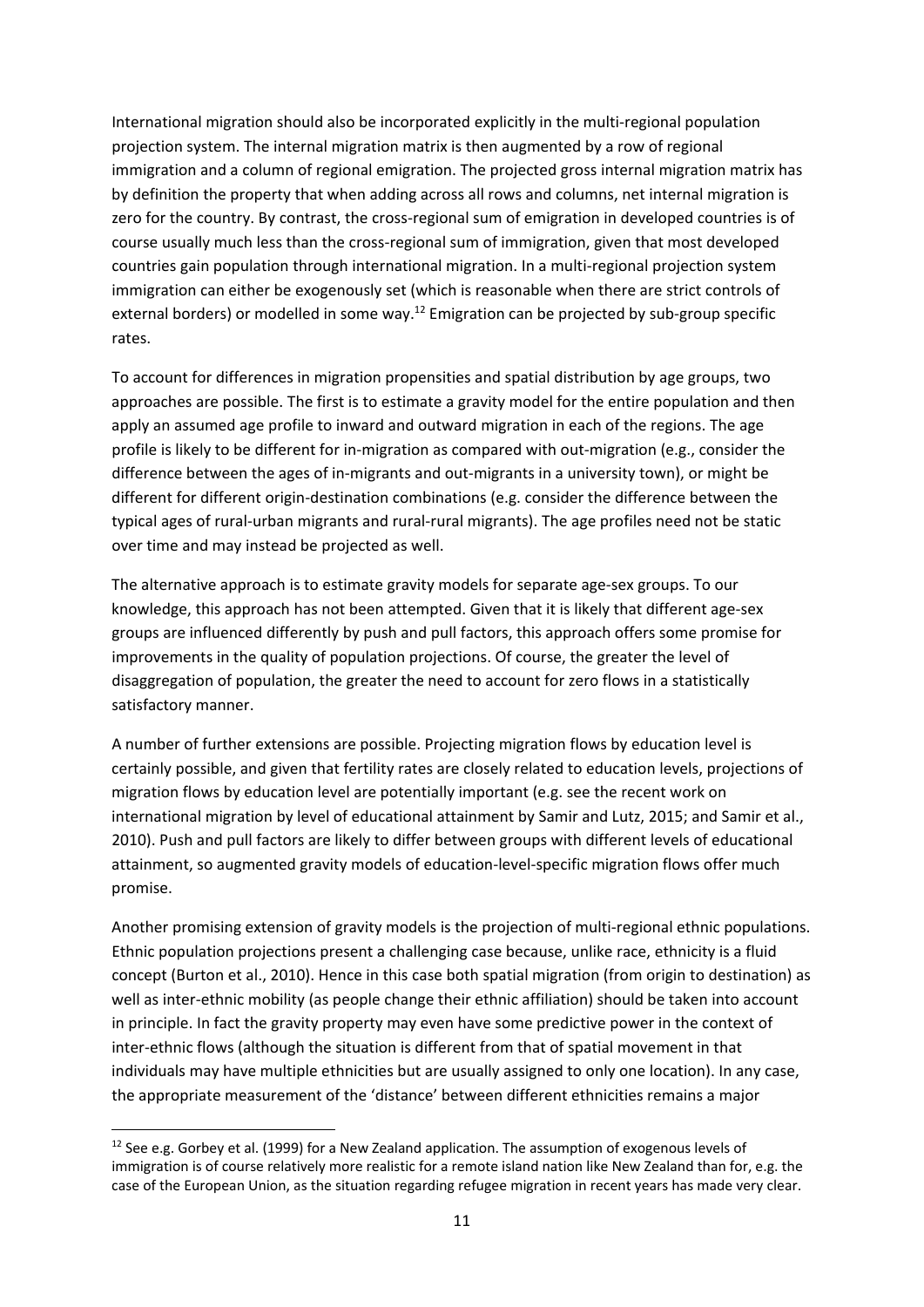challenge, although some progress has been made in recent years (e.g. Wang et al., 2016). Of course, explicit measures of either spatial or ethnic distance do not need to be observed if such distances are time invariant and successive flow matrices are observed. In that case transition probabilities can be calculated either deterministically or by means of fixed effects models. Using the latter approach, the proposed methods have much in common with those of multiregional mathematical demography (Rogers, 2015). Overall, gravity models offer a highly promising avenue for improving population projection methodology. In our experience, end users appreciate the greater depth of understanding that these models provide.

#### **4. Retrospect and prospect**

In this paper we have reviewed how a common workhorse of regional science, namely the gravity model of spatial interaction, continues to be a very effective means of describing gross flows of human migration. Indeed, the gravity model of migration flows has seen somewhat of a comeback in recent years after it was relegated to a less prominent role during the years in which microdata on population mobility became more readily and comprehensively available. A quick check with Google Scholar shows that the number of papers with 'gravity model', or 'gravity' and 'migration', in the title increased by more than 40 percent in the first half of this decade, as compared with the second half of the previous decade. $^{13}$ 

This increasing interest in the gravity model is not surprising given the growth in availability of dyadic flow data, for example in international migration, but also in long-distance commuting, temporary worker flows and student mobility. Statistically, the development of estimation techniques that account for spatial correlation in spatial interaction matrices (as reviewed e.g. by Patuelli, 2016) may have provided an impetus for new work in this area too.

When estimating an internal migration gravity model for New Zealand, we have found that, perhaps counter‐intuitively, distance deterrence has increased over time and we hold agglomeration forces predominantly responsible for this result. At the international level, the trend in the distance deterrence parameter is yet to be assessed. It may well be that the impact of the sharply declining real cost of air travel and communications leads to a growing global dispersion of international migrants and hence, a smaller value of the parameter. On the other hand, regionalism in spatial interaction generally and regional concentration of migration in Europe and the Middle East in particular – such as resulting from the explosive growth in refugee migration in recent years – may well result in an increasing value of the distance deterrence parameter.

As we have argued in this paper, there are three areas where future developments of the gravity model of migration would appear to be particularly promising. One is the linking of migration matrices of cross‐border flows and internal flows. The second is the embedding of gravity models in multi-regional population projection systems. The third is the further development of spatial econometric interaction models.

 <sup>13</sup> Of course, some of these papers focus on trade or investment flows rather than migration. The increasing popularity of gravity models in economics undoubtedly applies to all kinds of flows (see also Ramos, 2016).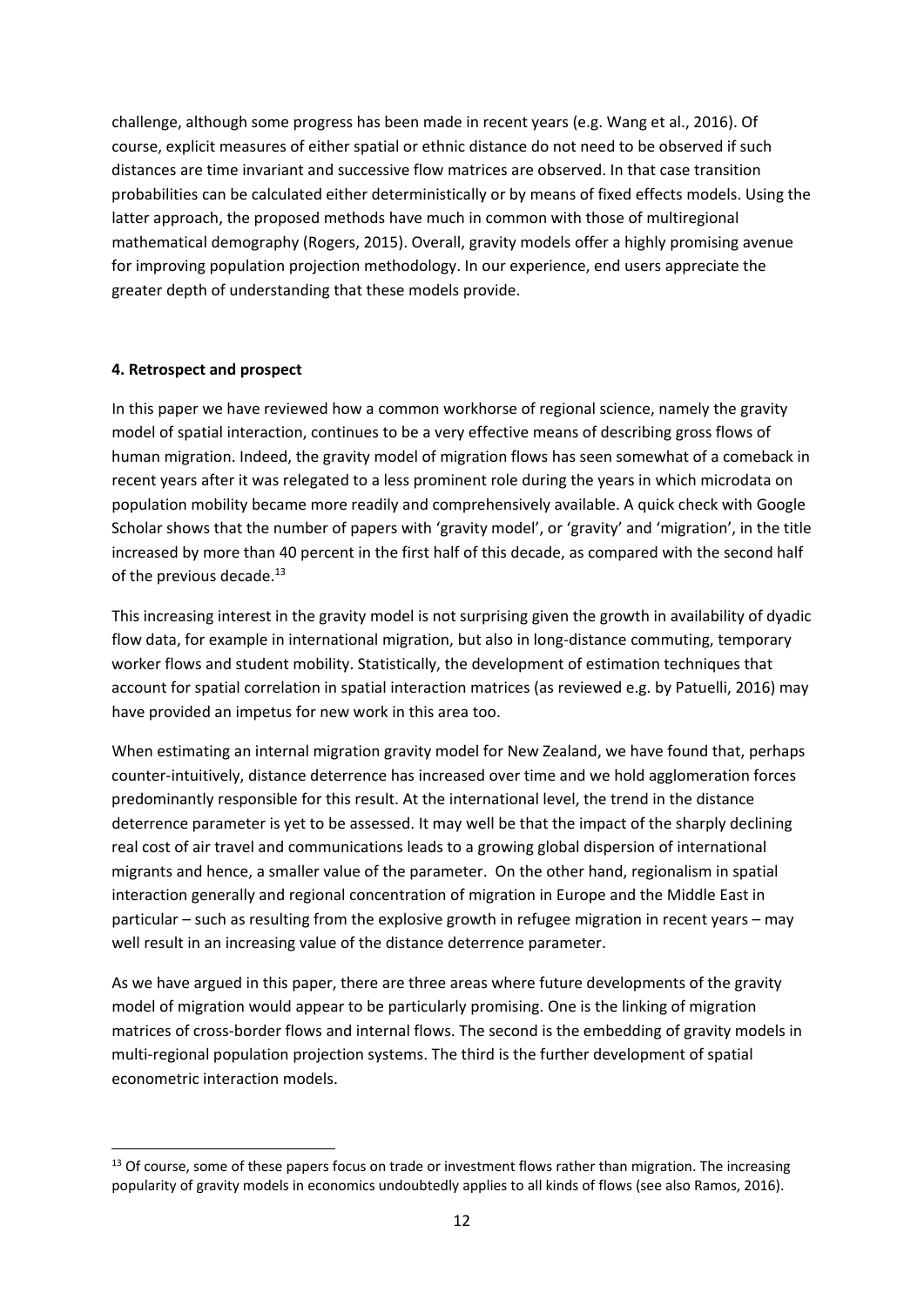Nonetheless, significant challenges remain. Firstly, the growing complexity of spatial mobility, in which individuals may have more than one residence (think e.g. of children in families with separated parents or older couples with a second home abroad) requires a fresh approach to the notions of residence, mobility and transitions (see also e.g. Poot, 2015). Secondly, the greater availability of very rich mobility data (both in terms of personal characteristics and temporal‐spatial patterns of movement) begs the question of the desirable level of disaggregation in gravity modelling. Clearly, disaggregation by migrant type and for small areas would lead to very large migration matrices that may contain many cells with a migration count of zero. Count models that explicitly allow for an inflated number of zeros are essential in that context (see e.g. Burger et al., 2009). However, we would not expect such a model to be appropriate for embedding in small area population projection methodologies, for which a range of other approaches are available such as microsimulation and time‐series modelling (see e.g. Wilson and Bell, 2011). In a sense, we could argue that – as in physics – there is as yet no unified theory that captures behaviour both at the very small level as well as at the macro level!

A third challenge will be to revisit systemic approaches, both from the theoretical perspective and from the statistical perspective. Path-breaking exploratory work with spatial econometric interaction models can already be found in LeSage and Pace (2009), but the extension of this work to systemic models, such as Alonso's (1978) theory of movements, are still to be explored, particularly in a dynamical setting. A difficulty in this area is the high dimensionality of the parameter space, given that *n* dyadic flows may generate up to  $n^2$  potential spatial spillover terms even in the simplest setting. Applications of spatial econometric interaction models are likely to take off once estimation techniques become embedded in common statistical software such as *Stata* or *R*. In this context, the increased availability of network flow measures, such as internet or phone traffic, may open up opportunities to examine dyadic factors other than distance. Migration flows may vary with the strength of interactions, or socio‐economic similarity, in ways not captured by standard distance metrics (Beine et al, 2016).

In conclusion, the gravity model of migration may be expected to have many more years of vitality left – both in terms of contributing to a better understanding of human mobility processes, as well contributing to enhanced population projection procedures.

#### **References**

Aldashev, A., and Dietz, B. (2014). Economic and spatial determinants of interregional migration in Kazakhstan, *Economic Systems* 38(3), 379‐396.

Alimi, O., Maré, D.C. and Poot, J. (2015) Does distance still matter for internal migration and, if so, how? Evidence from 1986 to 2006. In: PS Morrison (ed.) *Labour, Employment and Work in New Zealand ‐ Proceedings of the LEW16 Conference, November 27&28 2014*. Wellington: School of Geography, Environment and Earth Sciences, Victoria University of Wellington.

Alimi, O., Maré, D.C. and Poot, J. (2016) Income inequality in New Zealand regions. In: P. Spoonley (ed.) *Rebooting the Regions*. Massey University Press, pp. 177‐212.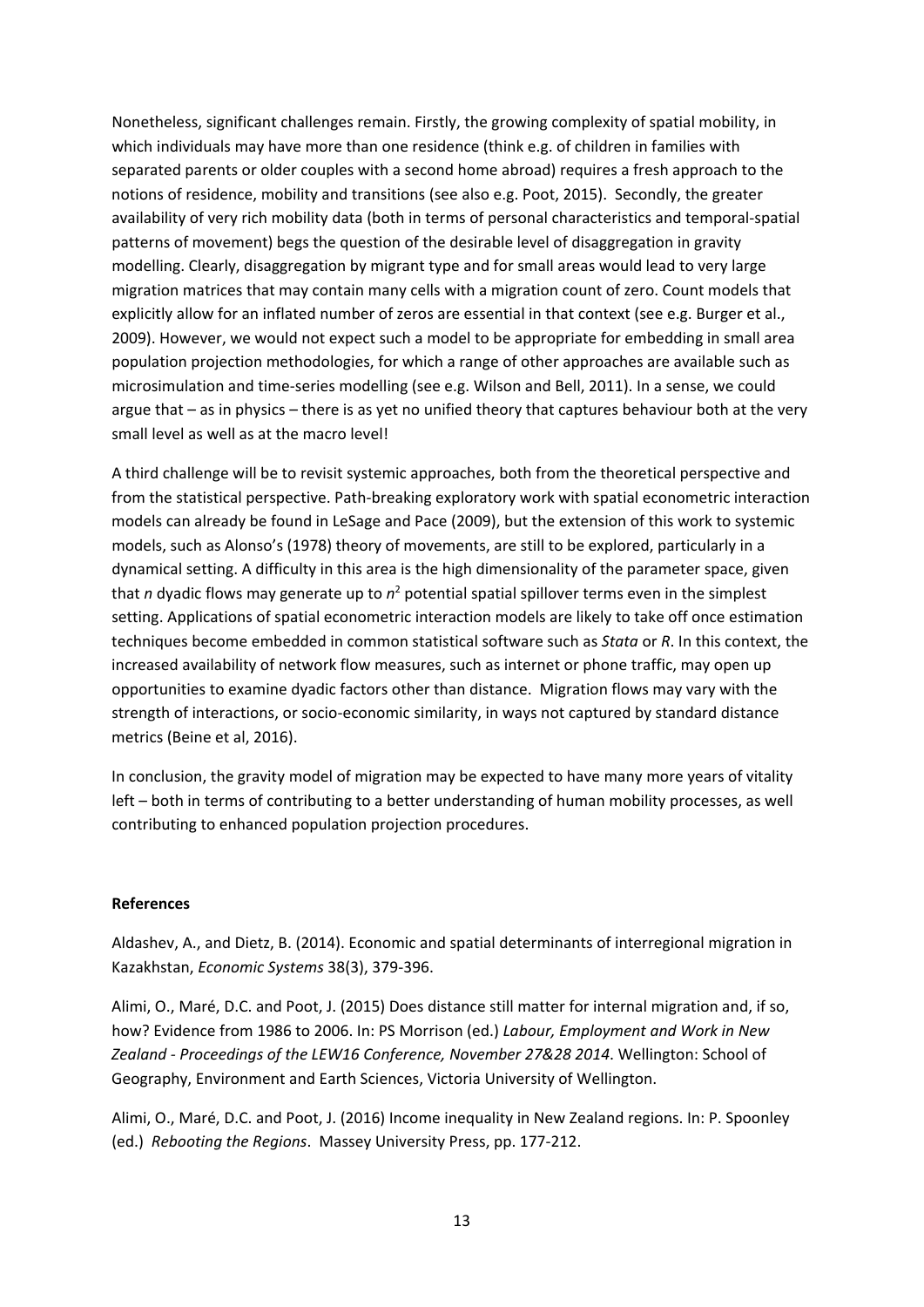Alonso, W. (1978) A theory of movements. In N.M. Hansen (ed.) *Human Settlement Systems*. Cambridge, Mass.: Ballinger, pp. 197‐211.

Anderson, J.E. (2011) The gravity model. *Annual Review of Economics*, 3: 133‐160.

Beine, M., Bertoli, S., Fernandez-Huertas Moraga, J. (2016). A practitioners' guide to gravity models of international migration, *The World Economy*, 39(4), 496‐512.

Biagi, B., Faggian, A. and McCann, P. (2011) Long and short distance migration in Italy: the role of economic, social and environmental characteristics. *Spatial Economic Analysis* 6(1): 111‐131.

Bohara, A.K. and Krieg, R.G. (1996) A zero‐inflated Poisson model of migration frequency. *International Regional Science Review* 19(3): 211‐222.

Burger, M., Van Oort, F., and Linders, G.J. (2009) On the specification of the gravity model of trade: zeros, excess zeros and zero‐inflated estimation. *Spatial Economic Analysis* 4(2): 167‐190.

Burton, J., Nandi, A., and Platt, L. (2010). Measuring ethnicity: challenges and opportunities for survey research, *Ethnic and Racial Studies*, 33(8), 1332‐1349.

Cameron, M.P. and Poot, J. (2010). A Stochastic Sub‐national Population Projection Methodology with an Application to the Waikato Region of New Zealand, *Population Studies Centre Discussion Paper No. 70*, Hamilton: Population Studies Centre, University of Waikato.

Cameron, M.P., and Poot, J. (2011). Lessons from stochastic small‐area population projections: The case of Waikato subregions in New Zealand, *Journal of Population Research* 28(2‐3), 245‐265.

Cameron, M.P., Cochrane, W., and Poot, J. (2007). *End‐user informed demographic projections for Hamilton up to 2041*, research report commissioned by Hamilton City Council, Population Studies Centre Discussion Paper No. 66, Hamilton: Population Studies Centre, University of Waikato.

Cochrane, W. and Poot, J. (2016) *Past Research on the Impact of International Migration on the Housing Market: Implications for Auckland*. Report commissioned by MBIE. Wellington: Ministry of Business, Innovation and Employment. http://www.mbie.govt.nz/publications‐ research/publications/housing‐and‐property/nidea‐report‐immigration‐housing‐literature‐ review.pdf

Courchene, T. J. (1970). Interprovincial migration and economic adjustment. *Canadian Journal of Economics*, 3(4), 550–576.

Curry L (1972) A Spatial Analysis of Gravity Flows. *Regional Studies* 6 (2):131‐47

Cushing, B. and Poot, J. (2004) Cross boundaries and borders: regional science advances in migration modelling. *Papers in Regional Science* 83(1): 317‐338.

Davis, K.F., D'Odorico, P., Laio, F. and Ridolfi, L. (2013) Global spatio‐temporal patterns in human migration: A Complex Network Perspective. *PLoS ONE* 8(1): e53723.doi: 10.1371 / journal. pone. 0053723.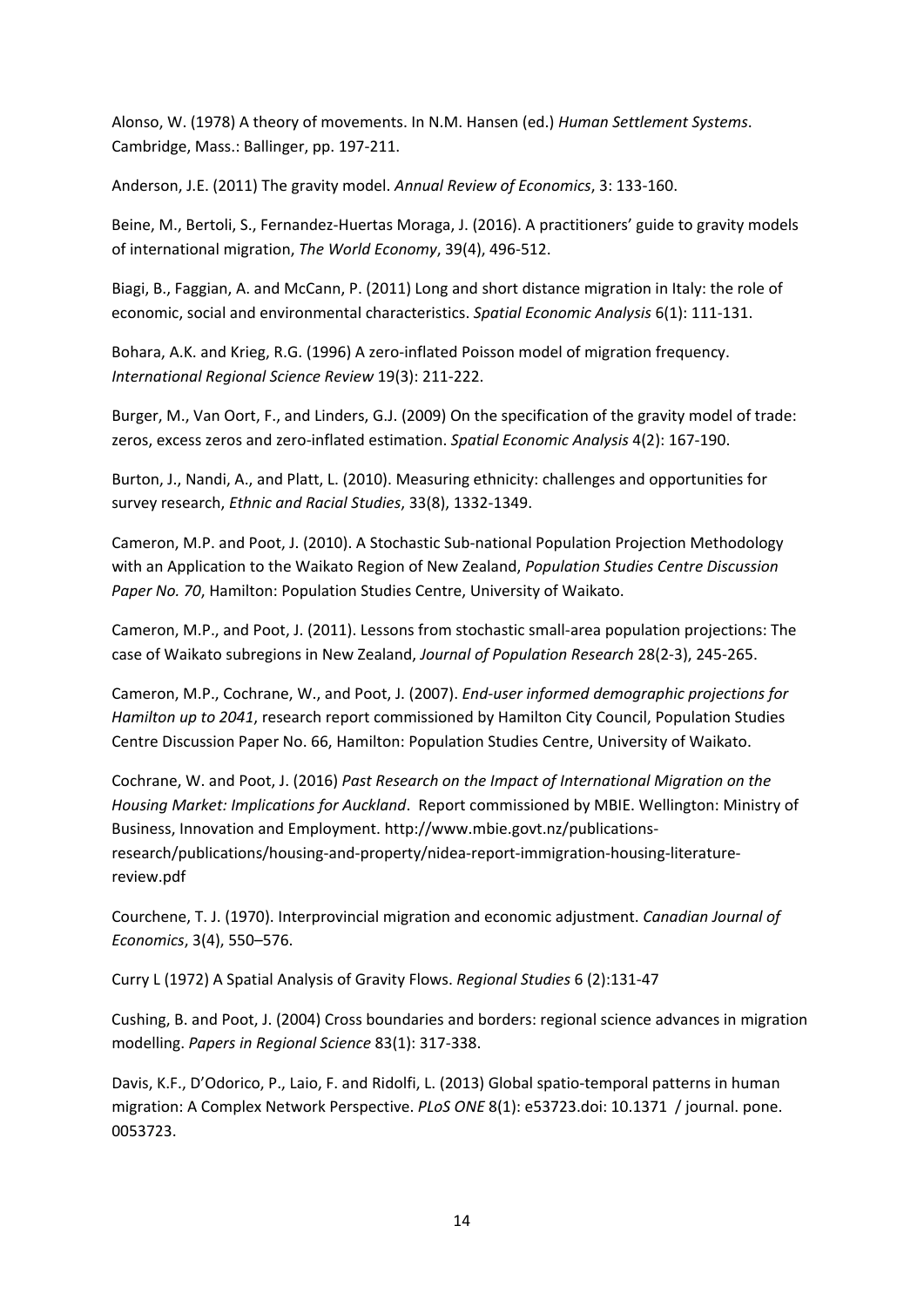De Vries, J.J., Nijkamp, P. and Rietveld, P. (2001) Alonso's theory of movements: developments in spatial interaction modeling. *Journal of Geographical Systems* 3(1): 233‐256.

Etzo, I. (2011). The determinants of the recent interregional migration flows in Italy: A panel data analysis, *Journal of Regional Science* 51(5), 946‐966.

Fagiolo, G. and Mastrolillo, M. (2013) International migration network: topology and modelling. *Physical Review E* 88: 012812/1‐012812/11.

Fan, C. C. (2005). Modeling interprovincial migration in China, 1985‐2000. *Eurasian Geography and Economics*, 46(3), 165–184.

Fik, T.J. and Mulligan, G.F. (1998) Functional form and spatial interaction models. *Environment and Planning A* 30(8): 1497‐1507.

Gorbey, S., James, D. and Poot, J. (1999). Population forecasting with endogenous migration: an application to Trans‐Tasman migration. *International Regional Science Review* 22(1): 69‐101.

Gorter, C., Nijkamp, P. and Poot, J. (eds) (1998) *Crossing Borders: Regional and Urban Perspectives on International Migration*. Ashgate, Aldershot UK. Pp. 376.

Greenwood, M.J. (1997) Internal migration in developed countries. In M.R. Rosenzweig and O. Stark (eds.) *Handbook of Population and Family Economics*, *Volume 1B*. Amsterdam: Elsevier.

Karemera, D., Oguledo, V. I., & Davis, B. (2000). A gravity model analysis of international migration to North America. *Applied Economics*, 32(13), 1745–1755.

LeSage, J. and Pace, R.K. (2008) Spatial econometric modelling of origin‐destination flows. *Journal of Regional Science* 86(3): 393‐421.

LeSage, J. and Pace, R.K. (2009) Spatial econometric interaction models. Chapter 9 in *Introduction to Spatial Econometrics*. Boca Raton: CRC Press.

Lewer, J. J., & H. Van den Berg (2008). A gravity model of immigration. *Economics Letters* 99(1), 164– 167.

Lomax, N., Norman, P., Rees, P. and Stillwell, J. (2013) Subnational migration in the United Kingdom: producing a consistent time series using a combination of available data and estimates. *Journal of Population Research* 30: 265‐288.

Mayda, A.M. (2010) International migration: a panel data analysis of the determinants of bilateral flows. *Journal of Population Economics* 23: 1249‐1274.

Mayer, G. and Vyborny, M. (2008) Internal migration between US States: A social network analysis. In J. Poot, B. Waldorf and L. van Wissen (eds) *Migration and Human Capital*. Cheltenham UK: Edward Elgar.

Newton, I.S. (1687) *Philosophiæ Naturalis Principia Mathematica*. London: Royal Society Press.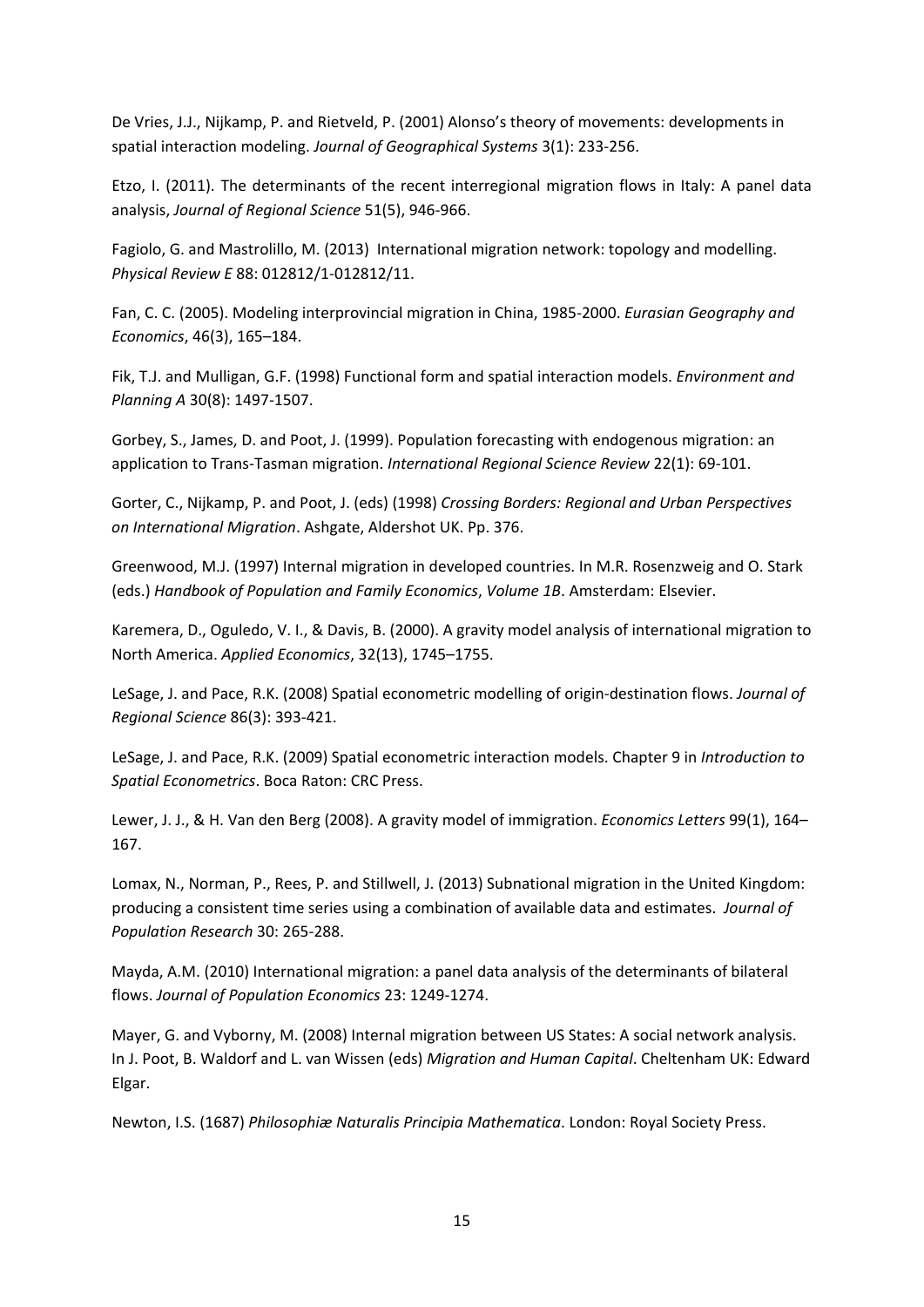Nijkamp, P. and Poot, J. (1987) Dynamics of generalised spatial interaction models. *Regional Science and Urban Economics* 17(3): 367‐390.

Patuelli, R. (2016) Spatial autocorrelation and spatial interaction. In: S. Shekhar, H. Xiong and X. Zhou (eds.) *Encyclopedia of GIS*. Springer Verlag.

Peeters, L. (2012) Gravity and spatial structure: the case of interstate migration in Mexico. *Journal of Regional Science* 52(5): 819‐856.

Piras, R. (2016 in press). A long‐run analysis of push and pull factors of internal migration in Italy. Estimation of a gravity model with human capital using homogeneous and heterogeneous approaches, *Papers in Regional Science*, online early.

Poot, J. (1986) A system approach to modelling the inter‐urban exchange of workers in New Zealand. *Scottish Journal of Political Economy* 33(3): 249‐274.

Poot, J. (1995) Do borders matter? A model of interregional migration in Australasia. *Australasian Journal of Regional Studies* 1(2): 159‐182.

Poot, J. (2015) Cross‐border migration and travel: a virtuous relationship. *IZA World of Labor*, doi: 10.15185/izawol.209.

Ramos, R. (2016) Gravity models: a tool for migration analysis. *IZA World of Labor*, doi: 10.15185/izawol.239

Ravenstein, E.G. (1885, 1889) The laws of migration, Part 1 and Part 2. *Journal of the Royal Statistical Society*, 48(2): 167‐235 and 52(2): 241‐305.

Raymer, J., Abel, G.J. and Rogers, A. (2012) Does specification matter? Experiments with simple multiregional probabilistic population projections. *Environment and Planning* A 44(11): 2664‐2686.

Rogers, A. (1968) *Matrix Analysis of Interregional Population Growth and Distribution*. University of California Press.

Rogers, A. (2015) *Applied Multiregional Demography: Migration and Population Redistribution*. Berlin: Springer Verlag.

Samir, K.C., and Lutz, W. (2015 in press). The human core of the shared socioeconomic pathways: Population scenarios by age, sex and level of education for all countries to 2100, *Global Environmental Change*, online early.

Samir, K.C., Barakat, B., Goujon, A., Skirbekk, V., Sanderson, W., and Lutz, W. (2010). Projection of populations by level of educational attainment, age, and sex for 120 countries for 2005‐2050, *Demographic Research* 22(15), 382‐472.

Stewart, Q.J. (1950) The development of social physics. *American Journal of Physics* 18: 239‐253.

Stillwell, J., Daras, K., Bell, M. and Lomax, N. (2014) The IMAGE Studio: a tool for internal migration analysis and modelling. *Applied Spatial Analysis and Policy* 7(1): 5‐23.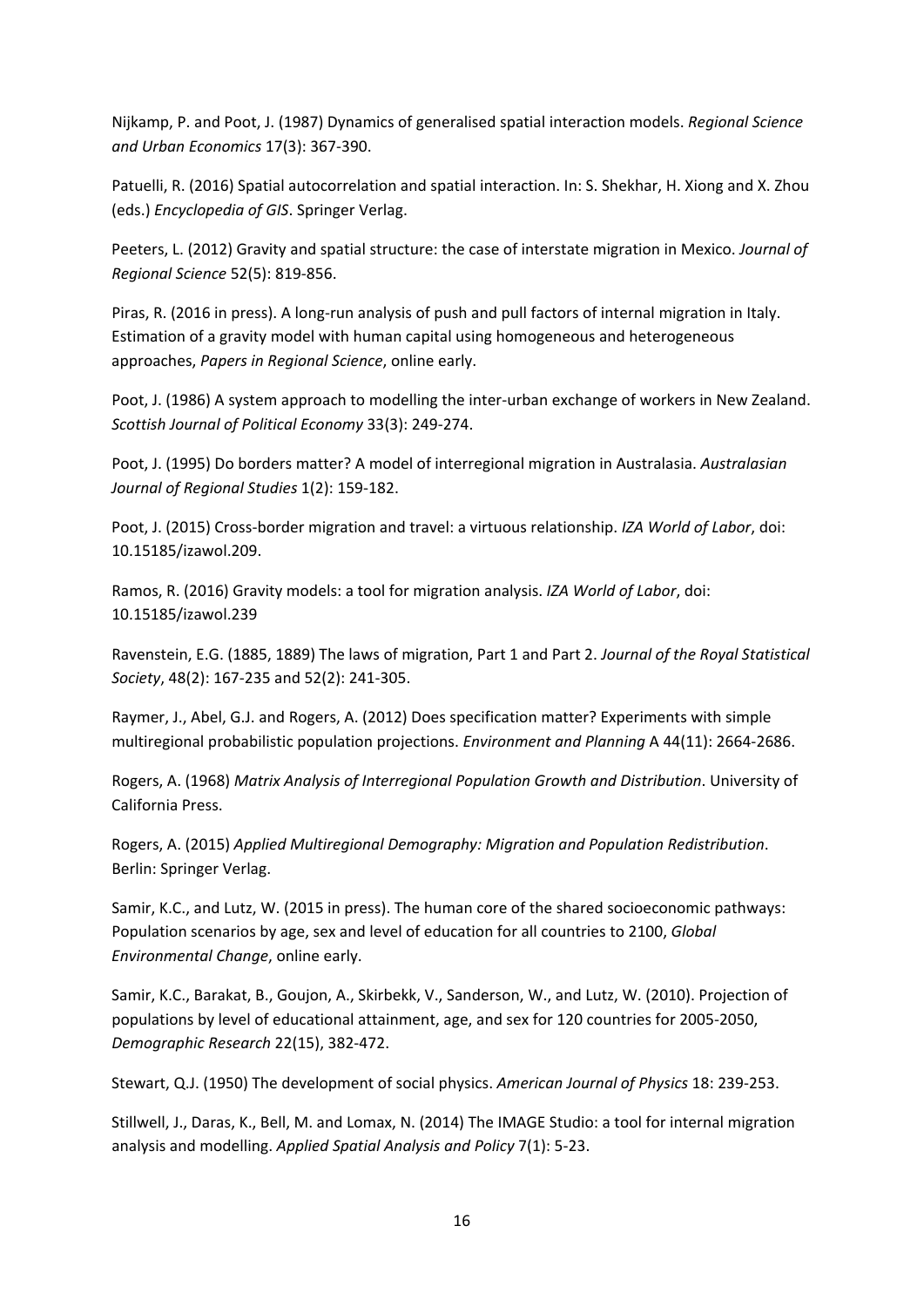Tranos, E., Gheasi, M. and Nijkamp, P. (2015) International migration: a global complex network. *Environment and Planning B: Planning and Design* 42: 4‐22.

Wang, Z., De Graaff, T., and Nijkamp, P. (2016) Cultural Diversity and Cultural Distance as Choice Determinants of Migration Destination. *Spatial Economic Analysis* 11(2): 176‐200.

Whelpton, P. K. (1928). Population of the United States, 1925 to 1975, *American Journal of Sociology*, 34(2), 253‐270.

Wilson, A.G. (1970) *Entropy in Urban and Regional Modelling*. London: Pion.

Wilson, T. and Bell, M. (2011) Editorial: advances in local and small area demographic modelling. *Journal of Population Research* 28: 103‐107.

Zipf, G.K. (1946) The P1 P2/D hypothesis: On the intercity movement of persons. *American Sociological Review*, vol. 11, Oct.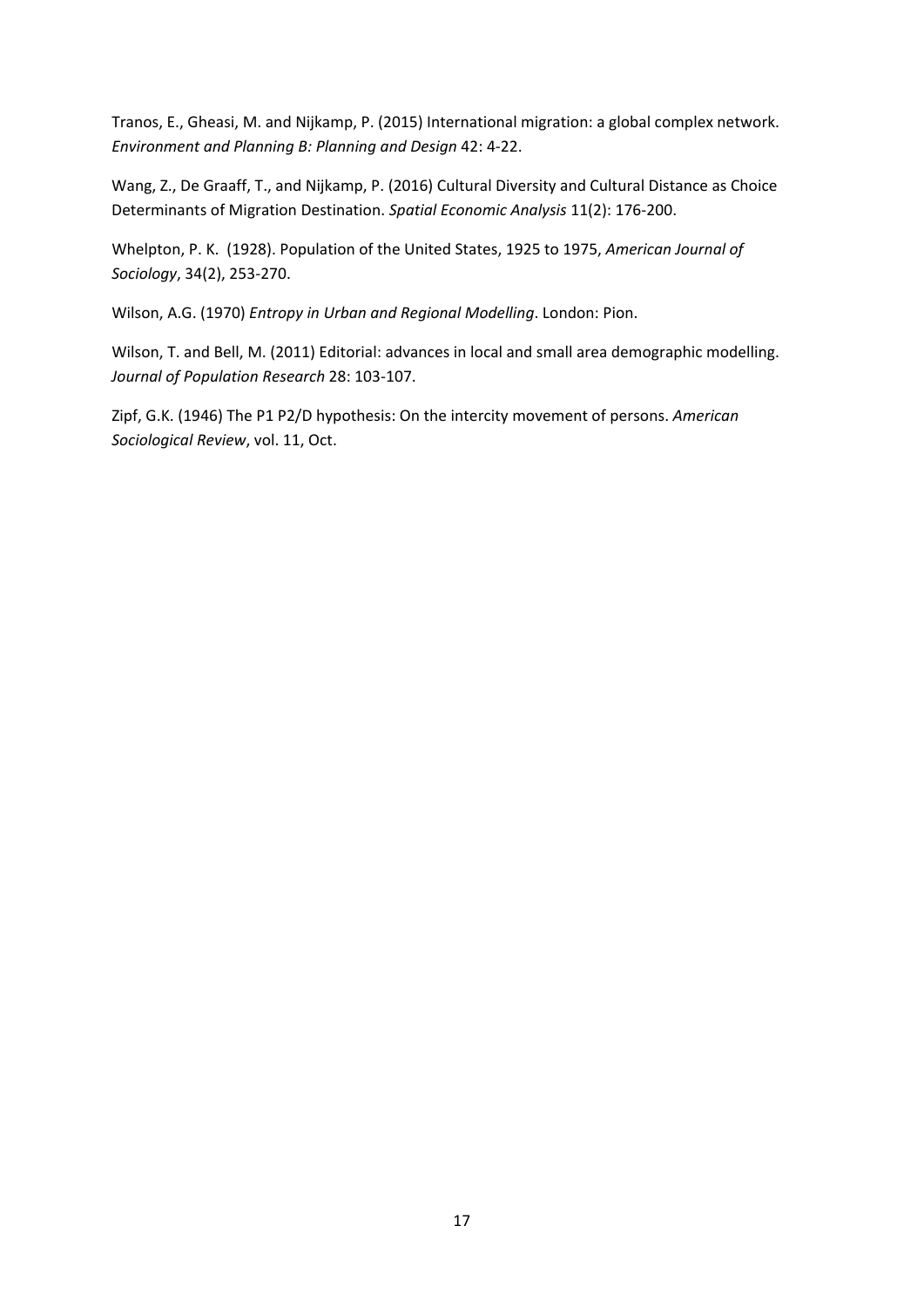| <b>Census</b>                                                                                                   | able 1. Summary statistics by census period<br>Variable                                                                 | <b>Number of</b>        | Mean      | Std. Dev. | Min         | Max       |  |
|-----------------------------------------------------------------------------------------------------------------|-------------------------------------------------------------------------------------------------------------------------|-------------------------|-----------|-----------|-------------|-----------|--|
| <b>Migration</b>                                                                                                |                                                                                                                         | observations            |           |           |             |           |  |
| Period                                                                                                          |                                                                                                                         |                         |           |           |             |           |  |
| 1981-                                                                                                           | Population $(P_i \text{ and } P_j)$                                                                                     | 40                      | 23,890    | 28,335    | 1,821       | 113,250   |  |
| 1986                                                                                                            | Inter-urban migr. $(M_{ii})$                                                                                            | 1,560                   | 81        | 311       | 0           | 6,648     |  |
|                                                                                                                 | All migration $(M_{ii})$                                                                                                | <b>NA</b>               | <b>NA</b> | <b>NA</b> | <b>NA</b>   | <b>NA</b> |  |
| 1986-                                                                                                           | Population $(P_i \text{ and } P_j)$                                                                                     | 40                      | 26,373    | 32,003    | 2,484       | 129,483   |  |
| 1991                                                                                                            | Inter-urban migr. $(M_{ij})$                                                                                            | 1,560                   | 89        | 364       | 0           | 7,647     |  |
|                                                                                                                 | All migration $(M_{ij})$                                                                                                | 1,722                   | 259       | 1,177     | 0           | 24,846    |  |
| 1991-                                                                                                           | Population $(P_i$ and $P_i$ )                                                                                           | 40                      | 29,614    | 37,318    | 3,879       | 155,658   |  |
| 1996                                                                                                            | Inter-urban migr. $(M_{ij})$                                                                                            | 1,560                   | 86        | 361       | 0           | 7,197     |  |
|                                                                                                                 | All migration $(M_{ij})$                                                                                                | 1,722                   | 250       | 1,196     | 0           | 26,814    |  |
| 1996-                                                                                                           | Population $(P_i \text{ and } P_j)$                                                                                     | 40                      | 31,138    | 40,337    | 4,185       | 168,867   |  |
| 2001                                                                                                            | Inter-urban migr. $(M_{ij})$                                                                                            | 1,560                   | 95        | 400       | 0           | 8,289     |  |
|                                                                                                                 | All migration $(M_{ij})$                                                                                                | 1,722                   | 309       | 1,550     | $\mathbf 0$ | 29,817    |  |
| 2001-                                                                                                           | Population $(P_i \text{ and } P_i)$                                                                                     | 40                      | 33,037    | 44,137    | 4,098       | 184,146   |  |
| 2006                                                                                                            | Inter-urban migr. $(M_{ij})$                                                                                            | 1,560                   | 99        | 436       | 0           | 9,393     |  |
|                                                                                                                 | All migration $(M_{ii})$                                                                                                | 1,722                   | 335       | 1,738     | 0           | 37,551    |  |
| 2008-                                                                                                           | Population $(P_i$ and $P_i$ )                                                                                           | 40                      | 33,550    | 45,589    | 3,732       | 193,188   |  |
| 2013                                                                                                            | Inter-urban migr. $(M_{ij})$                                                                                            | 1,560                   | 92        | 440       | 0           | 8,937     |  |
|                                                                                                                 | All migration $(M_{ij})$                                                                                                | 1,722                   | 330       | 1,744     | $\Omega$    | 32,430    |  |
|                                                                                                                 |                                                                                                                         | Time invariant measures |           |           |             |           |  |
|                                                                                                                 | Straight line distance in                                                                                               | 1560                    | 417       | 284       | 12          | 1288      |  |
|                                                                                                                 | kilometres $D_{ij}^{Skm}$                                                                                               |                         |           |           |             |           |  |
|                                                                                                                 |                                                                                                                         | Time variant measures   |           |           |             |           |  |
|                                                                                                                 | 2013 Travel time in                                                                                                     | 1,560                   | 481       | 346       | 14          | 1,440     |  |
|                                                                                                                 | minutes $D_{ij}^{Min13}$                                                                                                | (600)                   | (553)     | (357)     | (41)        | (1440)    |  |
|                                                                                                                 | 2013 Road Travel                                                                                                        | 1,560                   | 568       | 391       | 10          | 1,784     |  |
|                                                                                                                 | distance in kilometres                                                                                                  | (600)                   | (649)     | (406)     | (48)        | (1784)    |  |
|                                                                                                                 | $D_{ii}^{Km13}$                                                                                                         |                         |           |           |             |           |  |
|                                                                                                                 | 1984 Travel time in                                                                                                     | 600                     | 757       | 465       | 55          | 2,035     |  |
|                                                                                                                 | minutes $D_{ij}^{Mins4}$                                                                                                |                         |           |           |             |           |  |
|                                                                                                                 | 1984 Road Travel                                                                                                        | 600                     | 664       | 414       | 50          | 1,852     |  |
|                                                                                                                 | distance in kilometres                                                                                                  |                         |           |           |             |           |  |
|                                                                                                                 | $D_{ij}^{Km84}$                                                                                                         |                         |           |           |             |           |  |
|                                                                                                                 | Observations for population are those for 40 urban areas. For migration flows and distance measures, there are 1,560    |                         |           |           |             |           |  |
|                                                                                                                 | (=40*39) observations, i.e. the origin-destination pairs formed from these 40 areas. Current travel time in minutes and |                         |           |           |             |           |  |
|                                                                                                                 | current road travel distance in kilometres are distance measures between origin and destination obtained from Google    |                         |           |           |             |           |  |
|                                                                                                                 | Maps in 2013 (except for Queenstown and Rangiora which were obtained in 2016). The 1984 distance measures are the       |                         |           |           |             |           |  |
|                                                                                                                 | travel time in minutes and road travel distance in kilometres between origin and destination obtained from the 1984     |                         |           |           |             |           |  |
| Mobil map, with data only available for 25 urban areas. Current travel time and distance in parentheses are the |                                                                                                                         |                         |           |           |             |           |  |

### **Table 1: Summary statistics by census period**

corresponding current travel time and distance for the journeys for which travel time and distance were available in 1984.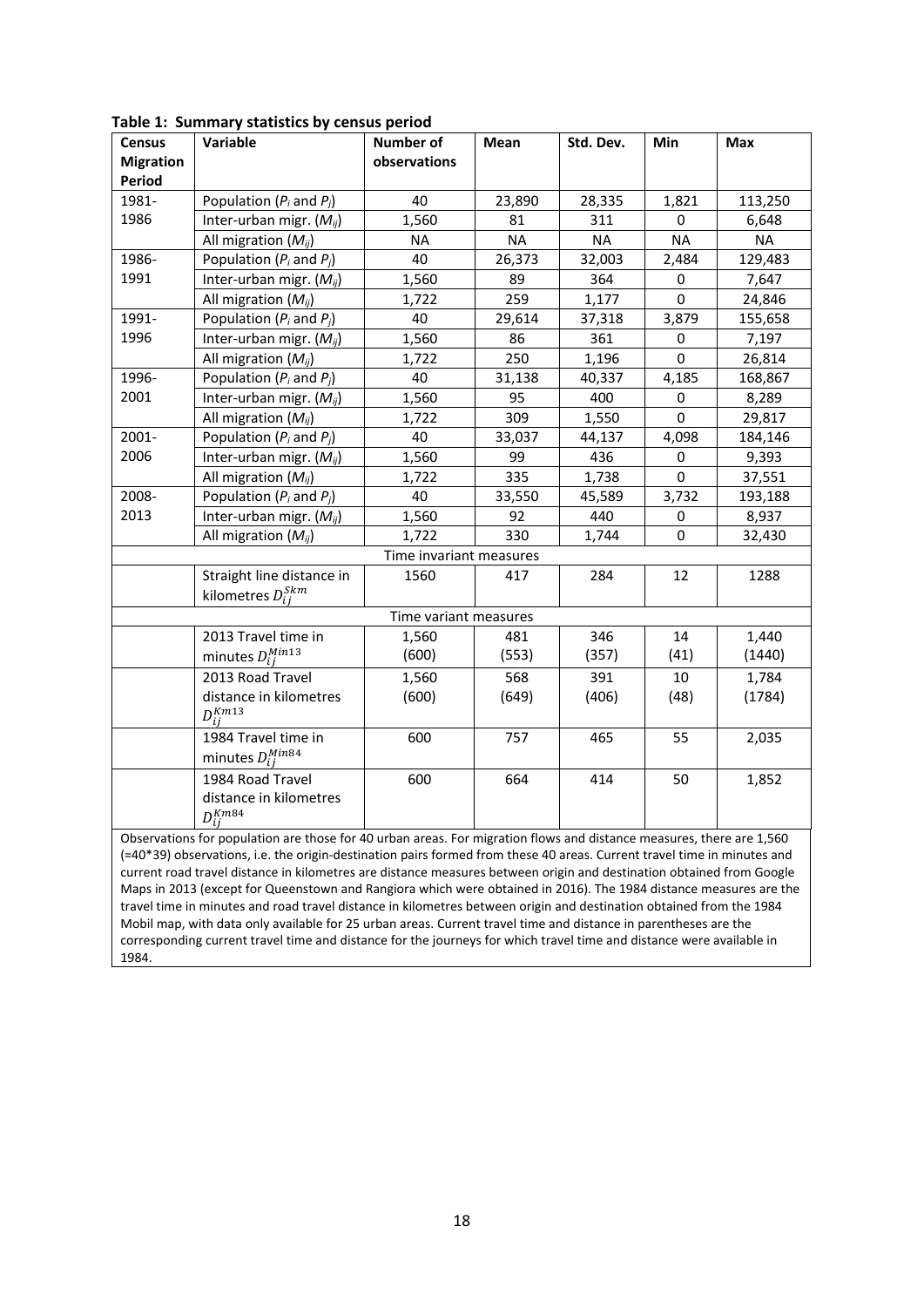| Variables                   | 1981-1986                                                     |               |                | 1986-1991      |               |                | 1991-1996      |               |                |  |
|-----------------------------|---------------------------------------------------------------|---------------|----------------|----------------|---------------|----------------|----------------|---------------|----------------|--|
|                             | $D_{ii}^{Min}$                                                | $D_{ii}^{Km}$ | $D_{ij}^{Skm}$ | $D_{ii}^{Min}$ | $D_{ii}^{Km}$ | $D_{ij}^{Skm}$ | $D_{ii}^{Min}$ | $D_{ii}^{Km}$ | $D_{ij}^{Skm}$ |  |
| In $P_i$ (Population of     | $0.913***$                                                    | $0.919***$    | $0.930***$     | $0.899***$     | $0.906***$    | $0.918***$     | $0.921***$     | $0.928***$    | $0.940***$     |  |
| origin)                     | [0.0182]                                                      | [0.0184]      | [0.0201]       | [0.0178]       | [0.0180]      | [0.0200]       | [0.0182]       | [0.0185]      | [0.0208]       |  |
| In $P_j$ (Population of     | $0.914***$                                                    | $0.921***$    | $0.931***$     | $0.936***$     | $0.944***$    | $0.954***$     | $0.922***$     | $0.930***$    | $0.941***$     |  |
| destination)                | [0.0182]                                                      | [0.0184]      | [0.0201]       | [0.0178]       | [0.0180]      | [0.0200]       | [0.0182]       | [0.0185]      | [0.0208]       |  |
| In $D_{ij}^{Min}$ (Travel   | $-0.706***$                                                   |               |                | $-0.775***$    |               |                | $-0.813***$    |               |                |  |
| time in minutes)            | [0.0205]                                                      |               |                | [0.0200]       |               |                | [0.0207]       |               |                |  |
| Ln $D_{ij}^{Km}$ (Travel    |                                                               | $-0.714***$   |                |                | $-0.784***$   |                |                | $-0.819***$   |                |  |
| time in kilometres)         |                                                               | [0.0213]      |                |                | [0.0209]      |                |                | [0.0216]      |                |  |
| Ln $D_{ij}^{Skm}$ (Straight |                                                               |               | $-0.623***$    |                |               | $-0.690***$    |                |               | $-0.703***$    |  |
| line distance)              |                                                               |               | [0.0237]       |                |               | [0.0236]       |                |               | [0.0249]       |  |
| Constant                    | $-10.37***$                                                   | $-10.31***$   | $-11.25***$    | $-10.17***$    | $-10.10***$   | $-11.10***$    | $-10.31***$    | $-10.27***$   | $-11.39***$    |  |
|                             | [0.286]                                                       | [0.291]       | [0.314]        | [0.281]        | [0.287]       | [0.314]        | [0.290]        | [0.297]       | [0.330]        |  |
|                             |                                                               |               |                |                |               |                |                |               |                |  |
| Observations                | 1,560                                                         | 1,560         | 1,560          | 1,560          | 1,560         | 1,560          | 1,560          | 1,560         | 1,560          |  |
| R-squared                   | 0.808                                                         | 0.804         | 0.766          | 0.823          | 0.818         | 0.776          | 0.819          | 0.812         | 0.762          |  |
|                             | Standard errors in brackets<br>*** p<0.01, ** p<0.05, * p<0.1 |               |                |                |               |                |                |               |                |  |

| Table 2: Estimated gravity models (three measures of current distance, six periods) |  |  |  |
|-------------------------------------------------------------------------------------|--|--|--|
|                                                                                     |  |  |  |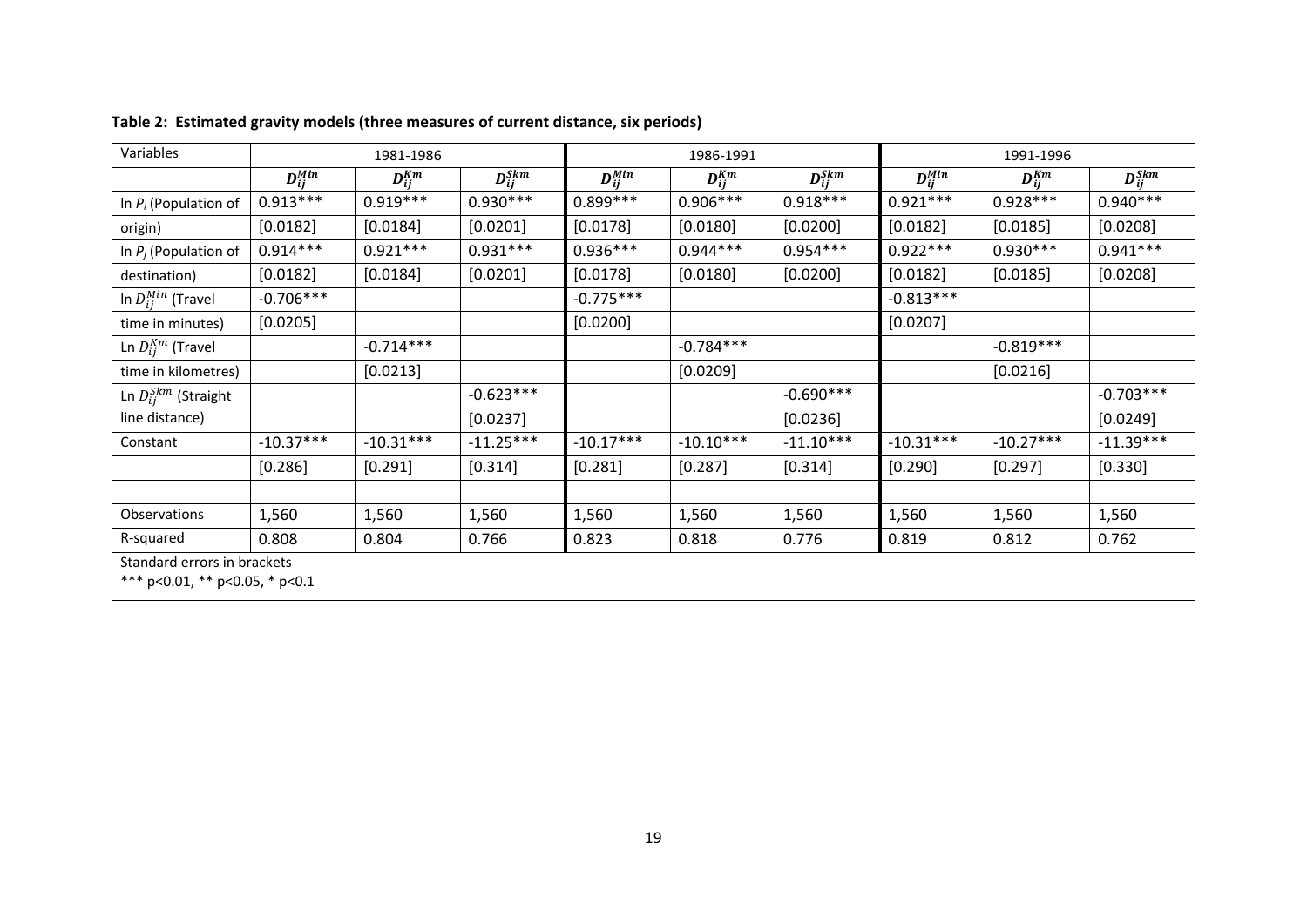| Variables                   | 1996-2001                                                     |               |                | 2001-2006      |               |                |                | 2008-2013     |                |  |
|-----------------------------|---------------------------------------------------------------|---------------|----------------|----------------|---------------|----------------|----------------|---------------|----------------|--|
|                             | $D_{ii}^{Min}$                                                | $D_{ii}^{Km}$ | $D_{ij}^{Skm}$ | $D_{ii}^{Min}$ | $D_{ii}^{Km}$ | $D_{ij}^{Skm}$ | $D_{ij}^{Min}$ | $D_{ii}^{Km}$ | $D_{ij}^{Skm}$ |  |
| In $P_i$ (Population of     | $0.883***$                                                    | $0.890***$    | $0.900***$     | $0.931***$     | $0.937***$    | $0.947***$     | $0.944***$     | $0.950***$    | $0.959***$     |  |
| origin)                     | [0.0173]                                                      | [0.0176]      | [0.0197]       | [0.0166]       | [0.0167]      | [0.0190]       | [0.0168]       | [0.0168]      | [0.0188]       |  |
| In $P_j$ (Population of     | $0.937***$                                                    | $0.944***$    | $0.954***$     | $0.831***$     | $0.838***$    | $0.846***$     | $0.844***$     | $0.851***$    | $0.858***$     |  |
| destination)                | [0.0173]                                                      | [0.0176]      | [0.0197]       | [0.0166]       | [0.0167]      | [0.0190]       | [0.0168]       | [0.0168]      | [0.0188]       |  |
| In $D_{ij}^{Min}$ (Travel   | $-0.834***$                                                   |               |                | $-0.786***$    |               |                | $-0.757***$    |               |                |  |
| time in minutes)            | [0.0201]                                                      |               |                | [0.0197]       |               |                | [0.0200]       |               |                |  |
| Ln $D_{ij}^{Km}$ (Travel    |                                                               | $-0.845***$   |                |                | $-0.804***$   |                |                | $-0.775***$   |                |  |
| time in kilometres)         |                                                               | [0.0209]      |                |                | [0.0203]      |                |                | [0.0206]      |                |  |
| Ln $D_{ij}^{Skm}$ (Straight |                                                               |               | $-0.747***$    |                |               | $-0.687***$    |                |               | $-0.673***$    |  |
| line distance)              |                                                               |               | [0.0239]       |                |               | [0.0236]       |                |               | [0.0235]       |  |
| Constant                    | $-9.928***$                                                   | $-9.840***$   | $-10.85***$    | $-9.639***$    | $-9.510***$   | $-10.60***$    | $-10.24***$    | $-10.11***$   | $-11.08***$    |  |
|                             | [0.278]                                                       | [0.284]       | [0.315]        | [0.268]        | [0.271]       | [0.305]        | [0.270]        | [0.273]       | [0.302]        |  |
|                             |                                                               |               |                |                |               |                |                |               |                |  |
| <b>Observations</b>         | 1,560                                                         | 1,560         | 1,560          | 1,560          | 1,560         | 1,560          | 1,560          | 1,560         | 1,560          |  |
| R-squared                   | 0.831                                                         | 0.826         | 0.780          | 0.829          | 0.828         | 0.776          | 0.827          | 0.826         | 0.783          |  |
|                             | Standard errors in brackets<br>*** p<0.01, ** p<0.05, * p<0.1 |               |                |                |               |                |                |               |                |  |

#### **Table 2 continued**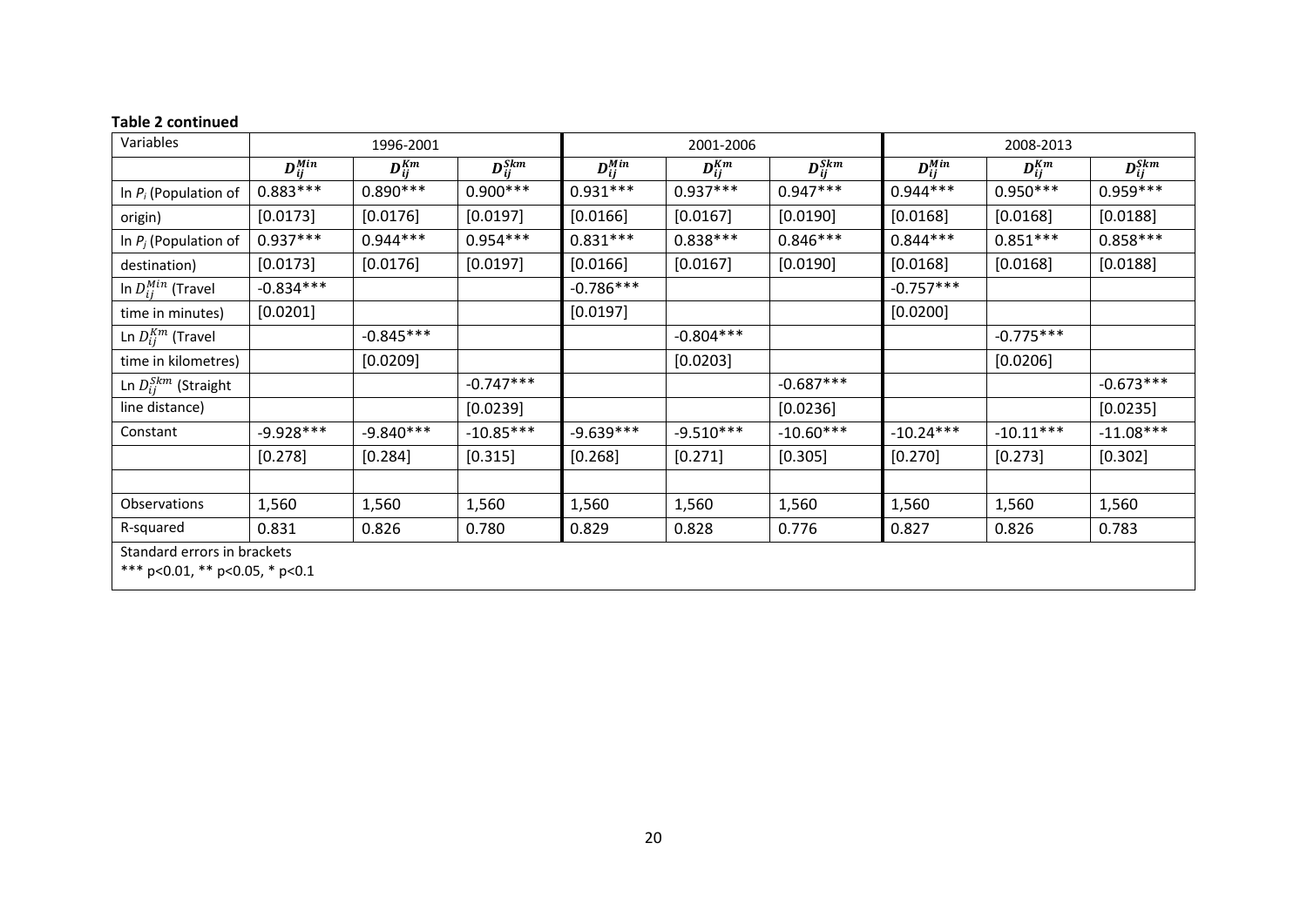| Variables                                                   | Log of migration flows | Log of migration flows |  |
|-------------------------------------------------------------|------------------------|------------------------|--|
| In $P_i$ (Population of origin)                             | $1.132***$             | $1.132***$             |  |
|                                                             | [0.0913]               | [0.0914]               |  |
| In $P_j$ (Population of destination)                        | $0.695***$             | $0.694***$             |  |
|                                                             | [0.0913]               | [0.0913]               |  |
| In $D_{ij}^{Min}$ (Time varying measure of                  | 0.111                  |                        |  |
| distance-Minutes)                                           | [0.189]                |                        |  |
| Time dummy $(\mu_t)$                                        | $-0.533***$            | $-0.570***$            |  |
|                                                             | [0.0748]               | [0.0375]               |  |
| In $D_{ij}^{km}$ (Time varying measure of                   |                        | 0.0231                 |  |
| distance-Kilometres)                                        |                        | [0.255]                |  |
| Constant                                                    | $-15.06***$            | $-14.49***$            |  |
|                                                             | [1.765]                | [2.077]                |  |
| <b>Observations</b>                                         | 1,200                  | 1,200                  |  |
| R-squared                                                   | 0.312                  | 0.312                  |  |
| Number of id                                                | 600                    | 600                    |  |
| Fixed effect                                                | Yes                    | Yes                    |  |
| Standard errors in brackets. *** p<0.01, ** p<0.05, * p<0.1 |                        |                        |  |

**Table 3: Fixed effect model estimating the effect of time variation in distance measures**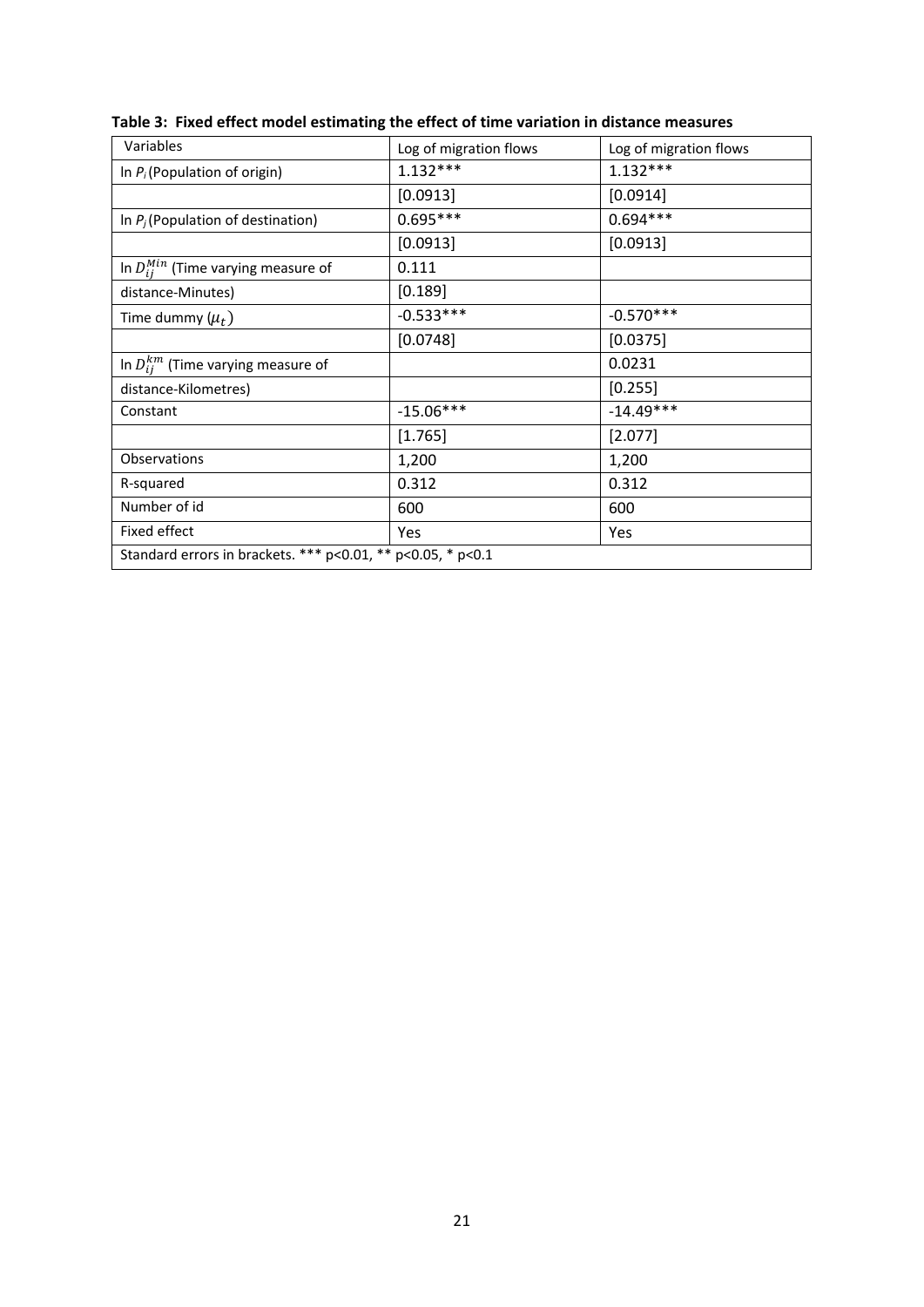| VARIABLES                                                      | 1986-1991   | 1991-1996   | 1996-2001   | 2001-2006   | 2008-2013   |  |  |  |
|----------------------------------------------------------------|-------------|-------------|-------------|-------------|-------------|--|--|--|
| $U_{ij}$ ln $P_i$ (Origin pop. in                              | $0.899***$  | $0.921***$  | $0.883***$  | $0.931***$  | $0.944***$  |  |  |  |
| inter-urban migration)                                         | [0.0172]    | [0.0195]    | [0.0168]    | [0.0161]    | [0.0174]    |  |  |  |
| $E_{ij}$ ln $P_i$ (Origin pop. in                              | $1.330***$  | $2.073***$  | $1.328***$  | $1.301***$  | $1.726***$  |  |  |  |
| emigration)                                                    | [0.107]     | [0.121]     | [0.105]     | [0.101]     | [0.108]     |  |  |  |
| $O_{ij}$ ln $P_i$ (Origin pop. in                              | $0.719***$  | $0.717***$  | $0.717***$  | $0.679***$  | $0.648***$  |  |  |  |
| urban to rural migr.)                                          | [0.107]     | [0.121]     | [0.105]     | [0.101]     | [0.108]     |  |  |  |
| $U_{ij}$ ln $P_j$ (Destination                                 | 0.936***    | $0.922***$  | 0.937***    | $0.831***$  | $0.844***$  |  |  |  |
| pop. in inter-urban mig)                                       | [0.0172]    | [0.0195]    | [0.0168]    | [0.0161]    | [0.0174]    |  |  |  |
| $I_{ij}$ ln $P_j$ (Destination                                 | 1.286***    | $1.272***$  | $1.332***$  | $1.231***$  | $1.211***$  |  |  |  |
| pop. in immigration)                                           | [0.107]     | [0.121]     | [0.105]     | [0.101]     | [0.108]     |  |  |  |
| $R_{ij}$ ln $P_j$ (Destination                                 | $0.555***$  | $0.547***$  | $0.564***$  | $0.516***$  | $0.517***$  |  |  |  |
| pop. in rural to urban)                                        | [0.107]     | [0.121]     | [0.105]     | [0.101]     | [0.108]     |  |  |  |
| $U_{ij}$ ln $D_{ij}^{Min}$ (Travel                             | $-0.775***$ | $-0.813***$ | $-0.834***$ | $-0.786***$ | $-0.757***$ |  |  |  |
| time in minutes)                                               | [0.0194]    | [0.0222]    | [0.0194]    | [0.0191]    | [0.0207]    |  |  |  |
| Intercept terms                                                |             |             |             |             |             |  |  |  |
| Constant                                                       | 9.784***    | 9.629 ***   | 9.788***    | $9.621***$  | 9.878 ***   |  |  |  |
|                                                                | [0.498]     | [0.568]     | [0.497]     | [0.489]     | [0.531]     |  |  |  |
| $U_{ij}$ (Inter-urban                                          | $-19.95***$ | $-19.94***$ | $-19.72***$ | $-19.26***$ | $-20.12***$ |  |  |  |
| dummy)                                                         | [0.568]     | [0.647]     | [0.565]     | [0.554]     | [0.600]     |  |  |  |
| $E_{ij}$ (Emigration from                                      | $-15.96***$ | $-24.86***$ | $-15.77***$ | $-15.64***$ | $-20.19***$ |  |  |  |
| urban area dummy)                                              | [1.151]     | [1.313]     | [1.137]     | [1.102]     | [1.187]     |  |  |  |
| $O_{ij}$ (Urban to rural                                       | $-9.720***$ | $-9.628***$ | $-9.823***$ | $-9.160***$ | $-9.257***$ |  |  |  |
| migration dummy)                                               | [1.151]     | [1.313]     | [1.137]     | [1.102]     | [1.187]     |  |  |  |
| $I_{ij}$ (Immigration to                                       | $-15.53***$ | $-15.12***$ | $-15.93***$ | $-14.32***$ | $-14.54***$ |  |  |  |
| urban area dummy)                                              | [1.151]     | [1.313]     | [1.137]     | [1.102]     | [1.187]     |  |  |  |
| $R_{ij}$ (Rural to urban)                                      | $-8.290***$ | $-8.262***$ | $-8.450***$ | $-7.731***$ | $-8.178***$ |  |  |  |
| migration dummy                                                | [1.151]     | [1.313]     | [1.137]     | [1.102]     | [1.187]     |  |  |  |
| Observations                                                   | 1,722       | 1,722       | 1,722       | 1,722       | 1,722       |  |  |  |
| R-squared                                                      | 0.880       | 0.850       | 0.887       | 0.888       | 0.874       |  |  |  |
| Standard errors in parentheses. *** p<0.01, ** p<0.05, * p<0.1 |             |             |             |             |             |  |  |  |

**Table 4: The impact of incorporating international and rural‐urban flows**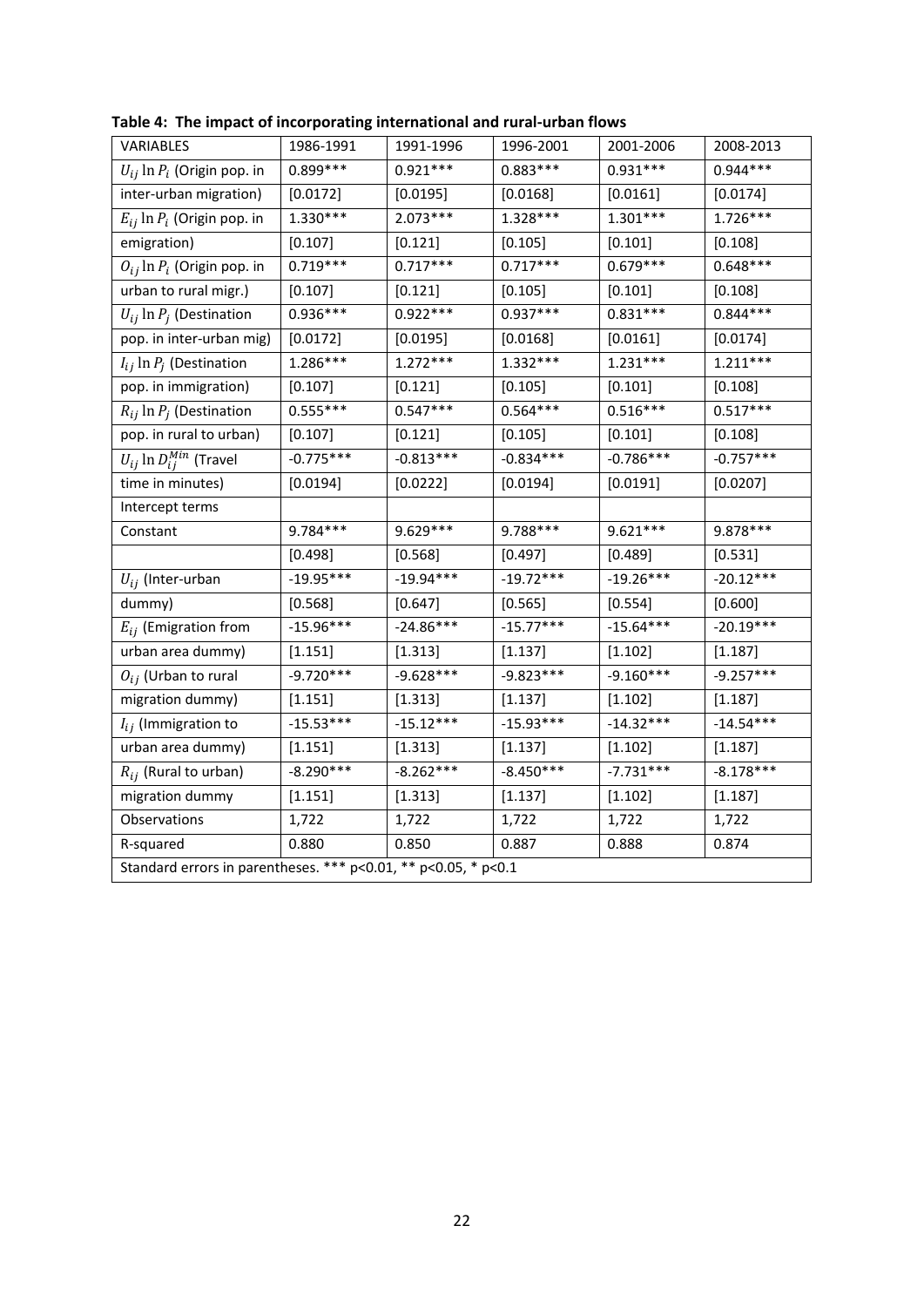| Origin-<br>Destination | <b>Destination</b> |            |                 |                                          |  |              |                                                       |                                     |
|------------------------|--------------------|------------|-----------------|------------------------------------------|--|--------------|-------------------------------------------------------|-------------------------------------|
| Matrix                 |                    |            |                 |                                          |  |              |                                                       |                                     |
| Origin                 | <b>UA1</b>         | <b>UA2</b> | UA <sub>3</sub> | UA4                                      |  | <b>UA 40</b> | Rural                                                 | International                       |
| <b>UA1</b>             | X                  |            |                 |                                          |  |              |                                                       |                                     |
| UA <sub>2</sub>        |                    | Χ          |                 |                                          |  |              | Urban to rural<br>migrants $(O_{ij}=1)$               | Emigrants from UA<br>$(E_{ij} = 1)$ |
| UA <sub>3</sub>        |                    |            |                 | Inter-urban flows $(U_{ij}=1)$           |  |              |                                                       |                                     |
| UA4                    |                    |            |                 |                                          |  |              |                                                       |                                     |
|                        |                    |            |                 |                                          |  |              |                                                       |                                     |
| <b>UA 40</b>           |                    |            |                 |                                          |  | X            |                                                       |                                     |
| Rural                  |                    |            |                 | Rural to urban migrants ( $R_{ij} = 1$ ) |  |              | $\mathsf{X}$                                          | Emigration from rural               |
|                        |                    |            |                 |                                          |  |              |                                                       | areas                               |
|                        |                    |            |                 |                                          |  |              |                                                       | $U_{ij} = O_{ij} = E_{ij} = R_{ij}$ |
|                        |                    |            |                 |                                          |  |              |                                                       | $= I_{ij} = 0$                      |
| International          |                    |            |                 | Immigrants to UA ( $I_{ij} = 1$ )        |  |              | Immigration to rural                                  | X                                   |
|                        |                    |            |                 |                                          |  |              | areas                                                 |                                     |
|                        |                    |            |                 |                                          |  |              | $U_{ij} = O_{ij} = E_{ij}$<br>= $R_{ij} = I_{ij} = 0$ |                                     |
|                        |                    |            |                 |                                          |  |              |                                                       |                                     |

*Note*: X refers to the main diagonal, which represents intra‐area mobility. This is not observed and excluded from the analysis.

### **Figure 1: Origin‐destination matrix and dummy variables signalling inter‐urban, urban‐rural and international migration flows**



Figure 2: Estimates of the distance elasticity of inter-urban migration for each five-year period **preceding the New Zealand population censuses between 1986 and 2013**